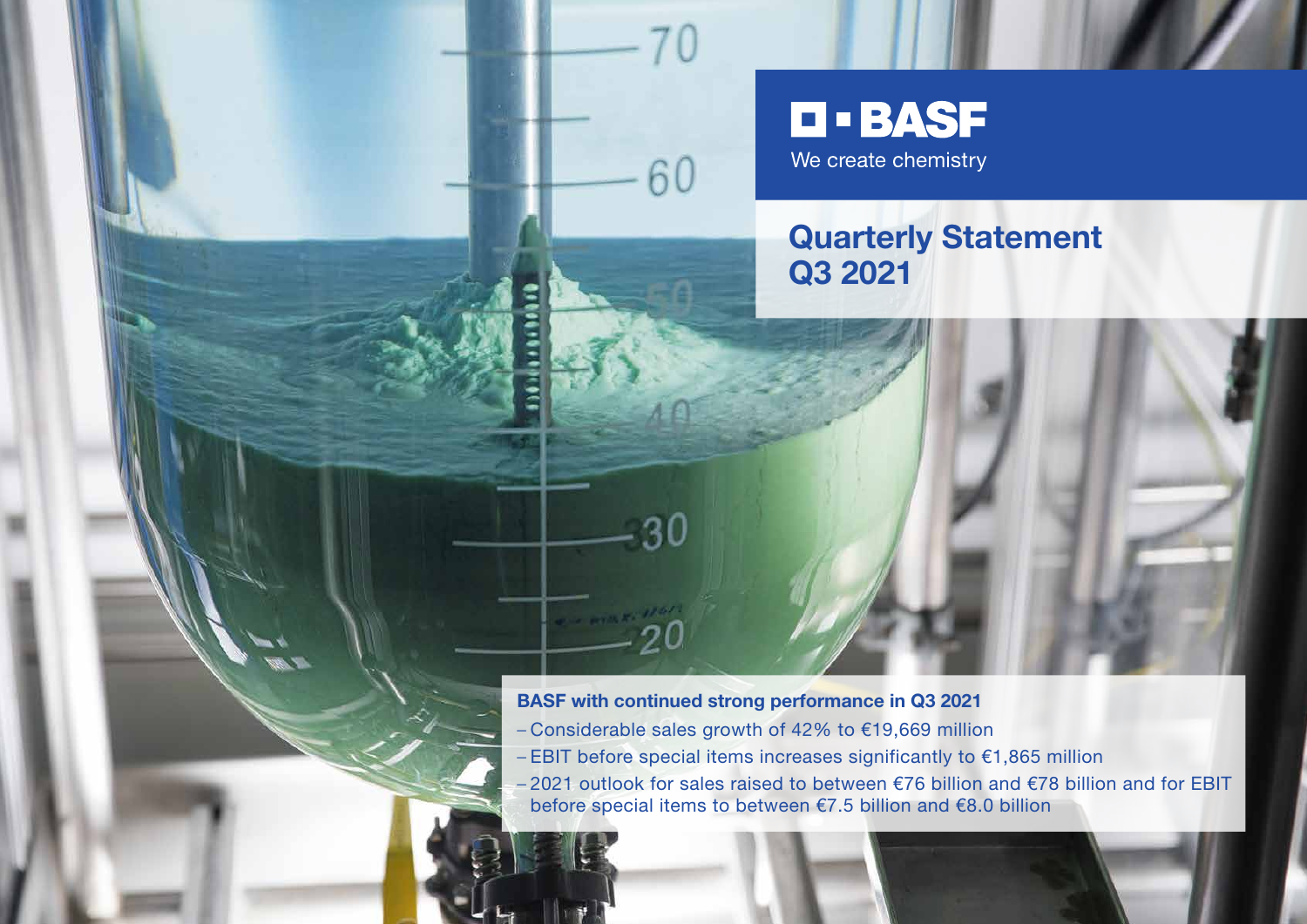# Contents **Contents**

| 20 |
|----|
|    |

#### **On the cover:**

Shaping the future of e-mobility: BASF is conducting research globally on innovative battery materials. Cathode active materials for high-performance lithium-ion batteries usually consist of mixed metal oxides. On the cover, the first step of synthesis is shown in which various metal salts are precipitated using sodium hydroxide. At the end of the reaction, the green solid matter is left to settle after which it is filtered, washed and dried. It is then calcined at more than 700 °C to form the final cathode active material.

**3**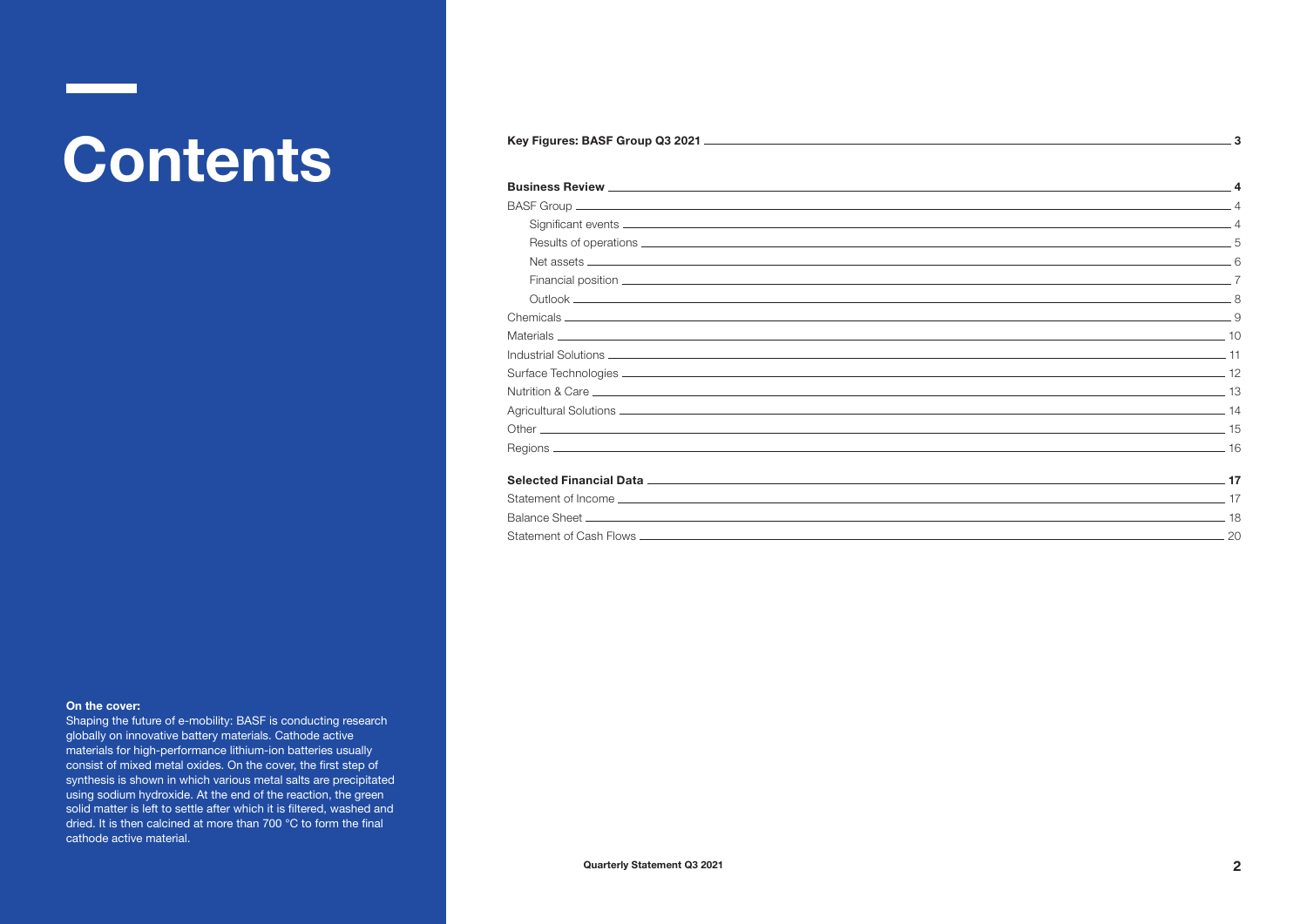## <span id="page-2-0"></span>**Key Figures BASF Group Q3 2021**

|                                                                            |                    | Q3      |          | January-September |         |          |                          |
|----------------------------------------------------------------------------|--------------------|---------|----------|-------------------|---------|----------|--------------------------|
|                                                                            |                    | 2021    | 2020     | $+/-$             | 2021    | 2020     | $+/-$                    |
| Sales                                                                      | Million $\in$      | 19,669  | 13,811   | 42%               | 58,822  | 43,244   | 36%                      |
| Income from operations before depreciation, amortization and special items | Million $\epsilon$ | 2,771   | 1,542    | 80%               | 9,169   | 5,350    | 71%                      |
| Income from operations before depreciation and amortization (EBITDA)       | Million $\epsilon$ | 2,729   | 1,044    | 161%              | 9,104   | 4,542    | 100%                     |
| EBITDA margin                                                              | %                  | 13.9    | 7.6      |                   | 15.5    | 10.5     | $\overline{\phantom{a}}$ |
| Depreciation and amortization <sup>a</sup>                                 | Million $\epsilon$ | 907     | 3,682    | $-75%$            | 2,655   | 5,665    | $-53%$                   |
| Income from operations (EBIT)                                              | Million $\epsilon$ | 1,822   | $-2,638$ |                   | 6,449   | $-1,123$ |                          |
| Special items                                                              | Million $\in$      | $-43$   | $-3,219$ | 99%               | $-92$   | $-3,570$ | 97%                      |
| EBIT before special items                                                  | Million $\epsilon$ | 1,865   | 581      | 221%              | 6,541   | 2,447    | 167%                     |
| Income before income taxes                                                 | Million $\epsilon$ | 1,777   | $-2,786$ |                   | 6,213   | $-2,509$ |                          |
| Income after taxes from continuing operations                              | Million $\in$      | 1,424   | $-2,177$ |                   | 5,028   | $-2,184$ |                          |
| Income after taxes from discontinued operations                            | Million $\epsilon$ | $-43$   | 13       |                   | $-43$   | 49       |                          |
| Net income                                                                 | Million $\epsilon$ | 1,253   | $-2,122$ |                   | 4,625   | $-2,115$ |                          |
| Earnings per share                                                         |                    | 1.36    | $-2.31$  |                   | 5.03    | $-2.30$  |                          |
| Adjusted earnings per share                                                |                    | 1.56    | 0.60     | 160%              | 5.59    | 2.11     | 165%                     |
| Research and development expenses                                          | Million $\epsilon$ | 523     | 518      | 1%                | 1,579   | 1,492    | 6%                       |
| Personnel expenses                                                         | Million $\epsilon$ | 2,654   | 2,590    | 2%                | 8,525   | 8,095    | 5%                       |
| Employees (September 30)                                                   |                    | 110,672 | 117,922  | $-6%$             | 110,672 | 117,922  | $-6%$                    |
| Assets (September 30)                                                      | Million $\epsilon$ | 86,102  | 86,973   | $-1%$             | 86,102  | 86,973   | $-1%$                    |
| Investments including acquisitions <sup>b</sup>                            | Million $\epsilon$ | 1,792   | 811      | 121%              | 3,168   | 3,601    | $-12%$                   |
| Equity ratio (September 30)                                                | $\frac{1}{2}$      | 47.2    | 39.8     |                   | 47.2    | 39.8     | $\equiv$                 |
| Net debt (September 30)                                                    | Million $\epsilon$ | 16,680  | 15,702   | 6%                | 16,680  | 15,702   | 6%                       |
| Cash flows from operating activities                                       | Million $\epsilon$ | 1,896   | 2,100    | $-10%$            | 3,908   | 3,312    | 18%                      |
| Free cash flow                                                             | Million $\epsilon$ | 1,077   | 1,364    | $-21%$            | 1,866   | 1,281    | 46%                      |
|                                                                            |                    |         |          |                   |         |          |                          |

**a** Depreciation and amortization of property, plant and equipment and intangible assets (including impairments and reversals of impairments)<br>**b** Additions to property, plant and equipment and intangible assets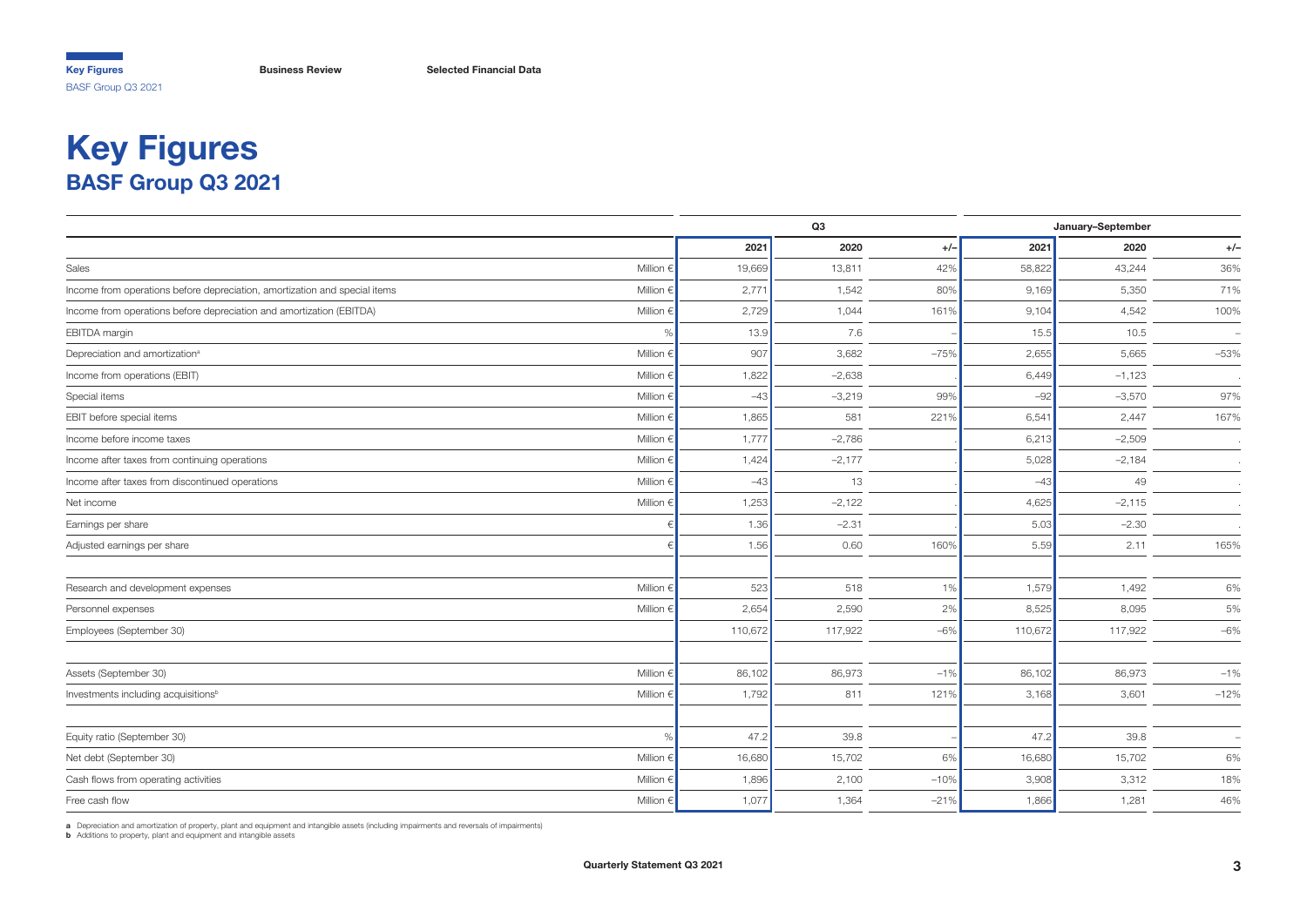BASF Group

<span id="page-3-0"></span>**[Key Figures](#page-2-0) Business Review [Selected Financial Data](#page-16-0)**

## **Business Review BASF Group**

#### **Significant events**

Following approval of the relevant antitrust authorities, BASF and Shanshan announced the formation of the BASF Shanshan Battery Materials Co., Ltd. joint venture on August 31, 2021. A corresponding agreement between the two partners was signed in May 2021. The newly formed entity is majority-owned by BASF (BASF 51%; Shanshan 49%). It has four sites in Hunan and Ningxia, China, with more than 1,600 employees. BASF Shanshan Battery Materials Co., Ltd. will focus primarily on the rapidly growing electric vehicle (EV) market while serving global consumer electronic and energy storage segments.

Following approval of the relevant authorities, BASF completed the purchase of 49.5% of Vattenfall's Hollandse Kust Zuid wind farm on September 1, 2021, which had been announced in June of this year. The purchase price amounts to €0.3 billion. Including BASF's contribution to fund wind farm construction, BASF's financial commitment totals around €1.6 billion. BASF intends to reduce its investment by selling shares to a financial co-investor. Wind farm construction began in July 2021. The offshore wind farm does not receive any subsidies for the power produced and is expected to become fully operational in 2023. It will then be the largest offshore wind farm in the world with a total installed capacity of 1.5 gigawatt.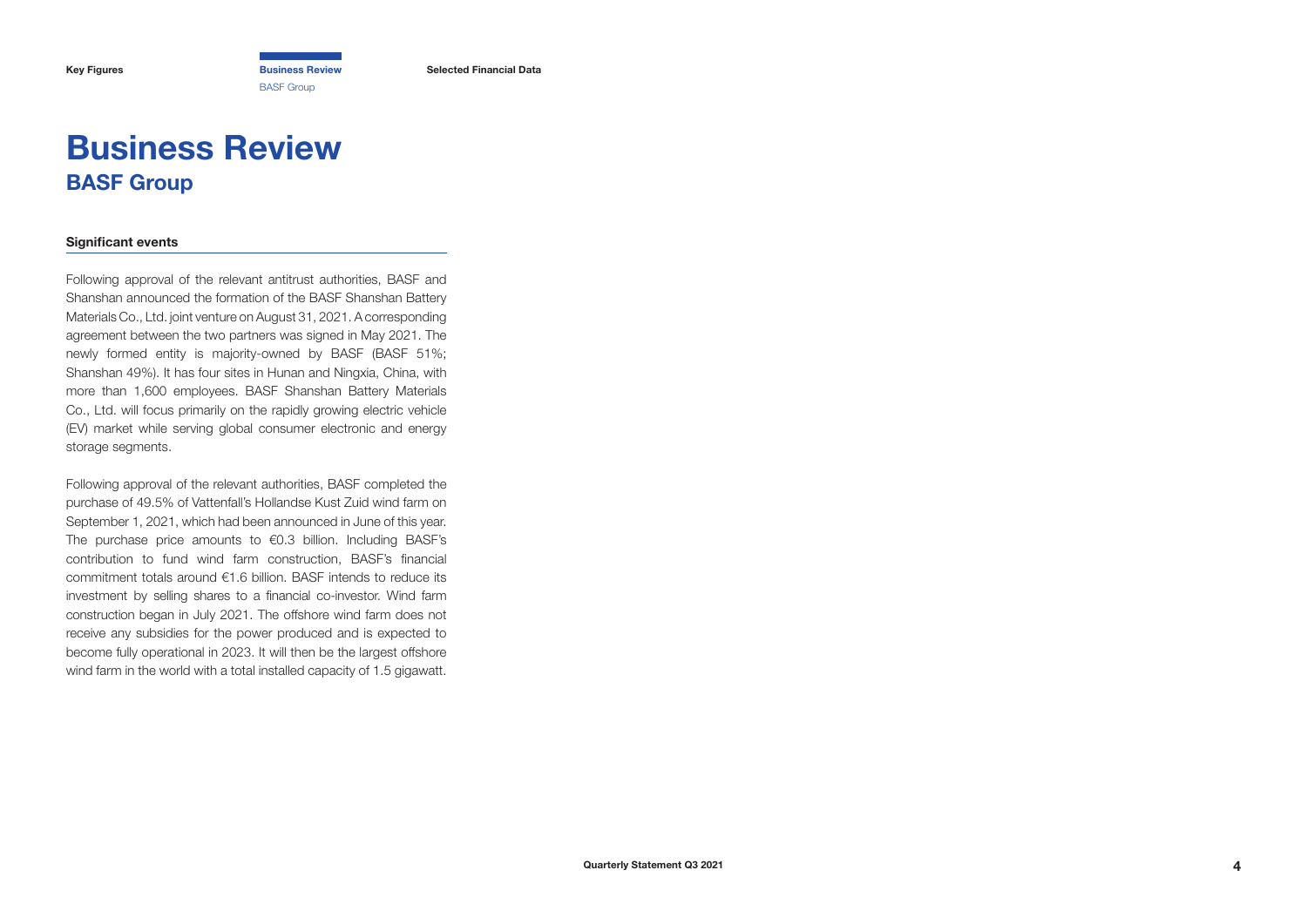<span id="page-4-0"></span>**[Key Figures](#page-2-0) [Business Review](#page-3-0) [Selected Financial Data](#page-16-0)** BASF Group

#### **Results of operations**

At €19,669 million, sales were €5,858 million higher than in the prior-year quarter. Higher prices in all segments, especially in Chemicals, Surface Technologies and Materials, were the primary factors for this growth. It was also due to a significant increase in volumes in almost all segments. Currency effects had a slightly positive impact on sales. Negative portfolio effects, particularly in the Industrial Solutions segment following the sale of the global pigments business, had an offsetting effect.

#### **Factors influencing BASF Group sales in Q3 2021**

| Volumes      | 6%    |  |
|--------------|-------|--|
| Prices       | 36%   |  |
| Portfolio    | $-1%$ |  |
| Currencies   | 1%    |  |
| <b>Sales</b> | 42%   |  |

Compared with the third quarter of 2020, income from operations **(EBIT) before special items<sup>1</sup>** rose by  $\epsilon$ 1,284 million to  $\epsilon$ 1,865 million. This was mainly driven by the significantly higher EBIT before special items in the Chemicals segment. The significant earnings increases in the Materials and Industrial Solutions segments as well as in Other also drove earnings. By contrast, earnings contributions from the Agricultural Solutions, Surface Technologies and Nutrition & Care segments declined considerably.

Special items in EBIT amounted to –€43 million in the third quarter of 2021. Expenses resulted primarily from restructuring measures, divestitures and integration costs. Other income totaling €42 million had an offsetting effect. Special items in the previous year were –€3,219 million, mainly from impairments in all segments as well as restructuring measures.

**2** The calculation of income from operations (EBIT) is shown in the Statement of Income on [page 17 of this quarterly statement.](#page-16-0)

**EBIT**<sup>2</sup> amounted to  $\epsilon$ 1,822 million, considerably above the prior-year quarter (–€2,638 million). This figure includes income from integral companies accounted for using the equity method, which rose by €144 million to €200 million, due largely to the higher earnings contribution from BASF-YPC Company Ltd., Nanjing, China.

Compared with the third quarter of 2020, income from operations before depreciation, amortization and special items (EBITDA **before special items)<sup>3</sup> increased by €1,229 million to €2,771 million** and  $\textsf{EBITDA}^3$  rose by  $\mathsf{\in}$ 1,685 million to  $\mathsf{\in}$ 2,729 million.

The €133 million improvement in net income from shareholdings was primarily attributable to the earnings contribution from Wintershall Dea AG amounting to €97 million (Q3 2020: –€3 million), as well as to the nonrecurrence of the earnings contribution from the non-integral equity-accounted shareholding in Solenis (Q3 2020: –€18 million), which has been classified as held for sale since July 2021.

The €30 million decrease in financial result compared with the prior-year quarter mainly reflected the €27 million decrease in other financial result owing largely to higher interest expenses on income taxes.

#### **Q3 EBITDA before special items**

| Million $\in$                                                                                                                                          |       |          |
|--------------------------------------------------------------------------------------------------------------------------------------------------------|-------|----------|
|                                                                                                                                                        | 2021  | 2020     |
| <b>FBIT</b>                                                                                                                                            | 1,822 | $-2,638$ |
| - Special items                                                                                                                                        | $-43$ | $-3,219$ |
| <b>EBIT</b> before special items                                                                                                                       | 1.865 | 581      |
| + Depreciation and amortization before special items                                                                                                   | 891   | 948      |
| + Impairments and reversals of impairments on property, plant<br>and equipment and intangible assets before special items                              | 15    | 13       |
| Depreciation, amortization, impairments and reversals<br>of impairments on property, plant and equipment and<br>intangible assets before special items | 906   | 961      |
| <b>EBITDA</b> before special items                                                                                                                     | 2.77  | 1.542    |

#### **Q3 EBITDA**

| Million $\in$                                                                                                                     |       |          |
|-----------------------------------------------------------------------------------------------------------------------------------|-------|----------|
|                                                                                                                                   | 2021  | 2020     |
| <b>FBIT</b>                                                                                                                       | 1,822 | $-2,638$ |
| + Depreciation and amortization                                                                                                   | 891   | 948      |
| + Impairments and reversals of impairments on property,<br>plant and equipment and intangible assets                              | 16    | 2.734    |
| Depreciation, amortization, impairments and reversals<br>of impairments on property, plant and equipment and<br>intangible assets | 907   | 3,682    |
| <b>EBITDA</b>                                                                                                                     | 2,729 | 1.044    |

**<sup>1</sup>** For an explanation of this indicator, see [page 33 onward of the BASF Report 2020, Value-Based Management](https://report.basf.com/2020/en/managements-report/our-strategy/value-based-management.html)

**<sup>3</sup>** For an explanation of this indicator, see [page 56 onward of the BASF Report 2020, Results of Operations](https://report.basf.com/2020/en/managements-report/basf-group-business-year/results-of-operations/additional-indicators-for-results-of-operations.html)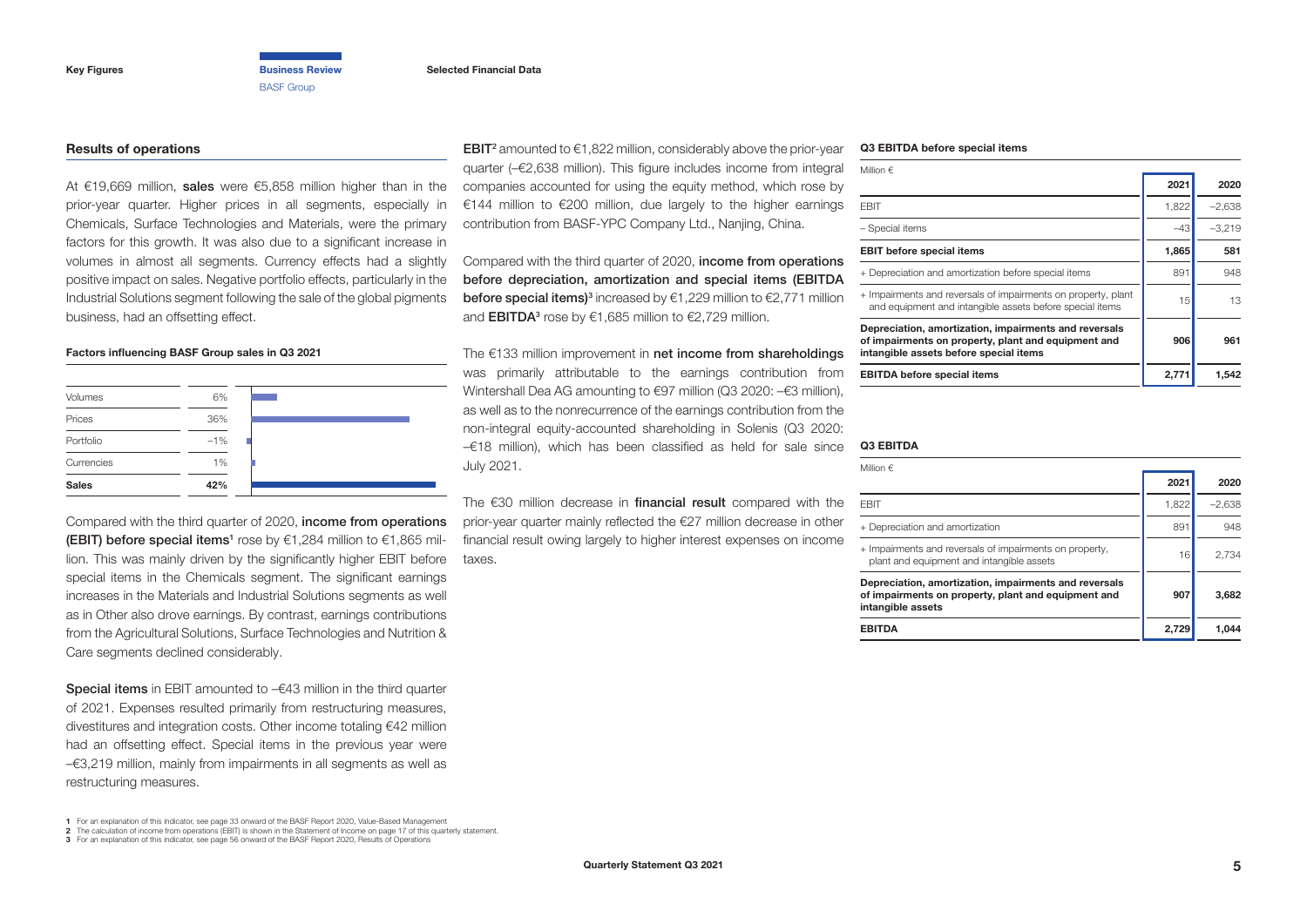BASF Group

#### <span id="page-5-0"></span>**Q3 adjusted earnings per share**

| Million $\in$                                                                                            |         |          |
|----------------------------------------------------------------------------------------------------------|---------|----------|
|                                                                                                          | 2021    | 2020     |
| Income after taxes                                                                                       | 1,381   | $-2,164$ |
| - Special items                                                                                          | $-43$   | $-3,240$ |
| + Amortization, impairments and reversals of impairments on intangible assets                            | 156     | 979      |
| - Amortization, impairments and reversals of impairments on intangible assets contained in special items |         | 815      |
| - Adjustments to income taxes                                                                            | 59      | 684      |
| - Adjustments to income after taxes from discontinued operations                                         | $-43$   | $-9$     |
| Adjusted income after taxes                                                                              | 1,564   | 565      |
| - Adjusted noncontrolling interests                                                                      | 132     | 17       |
| <b>Adjusted net income</b>                                                                               | 1,432   | 548      |
| Weighted average number of outstanding shares<br>in thousands                                            | 918,479 | 918,479  |
| Adjusted earnings per share                                                                              | 1.56    | 0.60     |

Income before income taxes amounting to  $\epsilon$ 1,777 million increased by €4,563 million compared with the third quarter of 2020, which had been significantly burdened by the aforementioned impairments. The tax rate was 19.9%.

Compared with the prior-year period, income after taxes from continuing operations rose by  $63,601$  million to  $61,424$  million. Income after taxes from discontinued operations amounting to –€43 million in the third quarter of 2021 resulted from expected purchase price adjustments for the divestiture of the construction chemicals business.

Income after taxes in the amount of  $€1,381$  million included €1,253 million attributable to shareholders of BASF SE (Q3 2020: –€2,122 million). Noncontrolling interests amounted to €128 million compared with –€42 million in the prior-year period. The rise was due in particular to positive earnings contributions from

BASF TOTAL Petrochemicals LLC, Port Arthur, Texas, and from BASF Petronas Chemicals Sdn. Bhd., Petaling Jaya, Malaysia.

**Earnings per share** amounted to  $\epsilon$ 1.36 in the third quarter of 2021  $(Q3 2020: -E2.31)$ . Earnings per share adjusted<sup>1</sup> for special items and amortization of intangible assets amounted to €1.56 (Q3 2020: €0.60).

#### **Net assets**

Total assets were €86,102 million, which was €5,810 million higher than at the end of 2020.

Noncurrent assets increased by €1,154 million. This was positively affected by the €959 million from integral shareholdings accounted for using the equity method mainly due to positive after-tax earnings and the initial inclusion of the shareholdings in the Hollandse Kust Zuid wind farm. The value of property, plant and equipment was €917 million above the level as of December 31, 2020. This was due to positive currency effects, additions related to the formation of the BASF Shanshan Battery Materials Co., Ltd. joint venture, and investments exceeding depreciation by €192 million. The value of intangible assets rose by €391 million also mainly because of positive currency effects and additions related to the formation of the joint venture with Shanshan. The increase of €649 million in other receivables and miscellaneous assets resulted primarily from higher defined benefit assets and from derivatives with positive fair values. Deferred taxes decreased by €921 million due largely to lower pension provisions. The €773 million decline in the carrying amounts of non-integral shareholdings accounted for using the equity method compared with the end of last year resulted largely from the reclassification of the shareholding in Solenis to assets of disposal groups and from dividend payments by Wintershall Dea AG.

Current assets increased by €4,656 million to €34,524 million. This was mainly due to higher trade accounts receivable resulting from positive business performance and to increased inventories resulting from higher raw materials prices. Other receivables and miscellaneous assets rose by €1,507 million primarily due to higher positive fair values of derivatives and higher precious metal trading items. The decline in cash and cash equivalents had an offsetting effect. The assets of the disposal group as of September 30, 2021, included the shareholding in Solenis.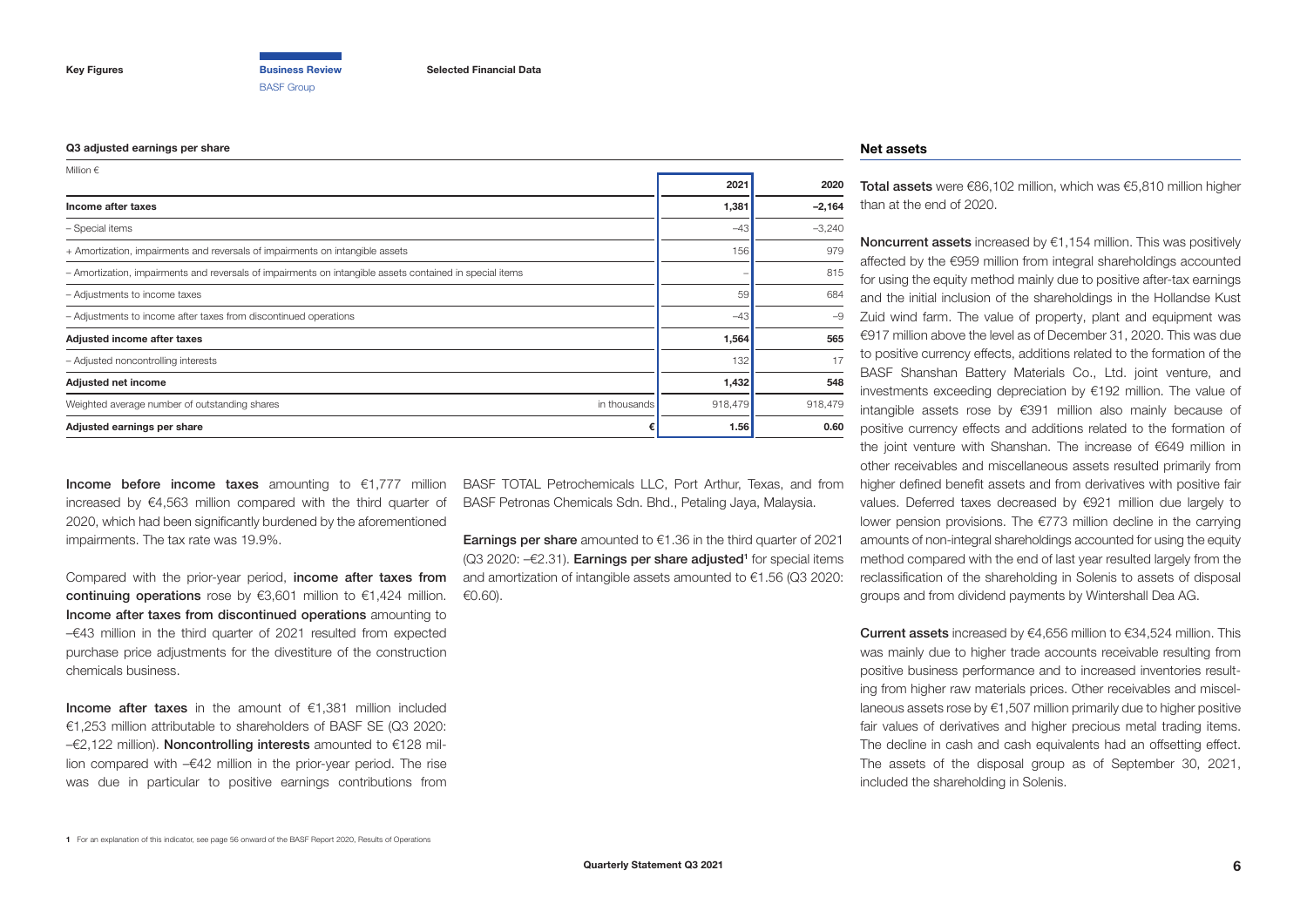#### <span id="page-6-0"></span>**Financial position**

Equity rose by €6,216 million compared with December 31, 2020, to €40,614 million. Net income was a contributing factor. Dividend payments disbursed in the second quarter of 2021 in the amount of €3,031 million had an offsetting effect. The increase in other comprehensive income was especially a result of actuarial gains and translation effects. The equity ratio increased from 42.8% to 47.2%.

Noncurrent liabilities decreased by €4,448 million to €25,166 million primarily due to lower pension provisions resulting from higher interest rates. Furthermore, noncurrent financial indebtedness fell by €727 million largely because of the reclassification of two bonds and a loan to current financial indebtedness in the total amount of around €900 million. Exchange rates and interest had an offsetting effect.

Current liabilities as of the end of the third quarter of 2021 rose by  $€4,042$  million compared with December 31, 2020, to  $€20,322$  million. This was attributable in part to the €1,899 million rise in provisions associated primarily with higher provisions for rebates and bonus payments. Additionally, current financial indebtedness increased by €1,292 million through BASF SE's increased commercial paper balance and the previously mentioned reclassification of two bonds and a loan from noncurrent to current financial indebtedness. The scheduled repayment of a eurobond in the amount of around €1 billion had an offsetting effect. Trade accounts payable rose due to positive business performance.

Net debt<sup>1</sup> increased by around  $\epsilon$ 2 billion compared with December 31, 2020, to €16,680 million.

#### **Net debt**

| Million $\epsilon$                |                    |                   |
|-----------------------------------|--------------------|-------------------|
|                                   | September 30, 2021 | December 31, 2020 |
| Noncurrent financial indebtedness | 15,092             | 15.819            |
| + Current financial indebtedness  | 4,687              | 3,395             |
| <b>Financial indebtedness</b>     | 19,779             | 19.214            |
| - Marketable securities           | 200                | 207               |
| - Cash and cash equivalents       | 2,899              | 4,330             |
| Net debt                          | 16,680             | 14.677            |

Cash flows from operating activities amounted to €1,896 million in the third quarter of 2021,  $\epsilon$ 204 million below the figure for the prior-year quarter. Cash tied up in net working capital was the main reason for the decline. Increased inventories negatively affected operating cash flows by €1,107 million, following a slight decrease in inventories in the prior-year period. Cash released from the decline in trade accounts receivable did not completely offset this. Cash flows from operating activities were bolstered by higher net income: Taking into account lower depreciation and amortization, which had included high impairments in the prior-year quarter, cash flows from operating activities improved by €600 million.

**Cash flows from investing activities** were  $-\epsilon$ 1.818 million and included net payments of €627 million made for acquisitions/ divestitures, primarily in connection with the formation of the joint venture with Shanshan. Cash inflow from the disposal of the construction chemicals business in the amount of €2,692 million had led to overall positive cash flows from investing activities in the third quarter of 2020. Payments made for property, plant and equipment and intangible assets were €83 million above the prior-year figure at €819 million. Net payments made for financial assets and miscellaneous items totaled €372 million and related mainly to the acquisition of shares in the Hollandse Kust Zuid wind farm.

Cash flows from financing activities were almost balanced at –€56 million. The decrease in financial and similar liabilities in the prior-year quarter had led to negative cash flows from financing activities in the amount of –€3,889 million.

Free cash flow<sup>2</sup> was  $\epsilon$ 1,077 million, which reflects a  $\epsilon$ 287 million decrease from the figure from the prior-year quarter due primarily to lower cash flows from operating activities.

#### **Q3 free cash flow**

| Million $\in$                                                              |       |       |
|----------------------------------------------------------------------------|-------|-------|
|                                                                            | 2021  | 2020  |
| Cash flows from operating activities                                       | 1.896 | 2,100 |
| - Payments made for property, plant and equipment and<br>intangible assets | 819   | 736   |
| Free cash flow                                                             | 1.077 | 1.364 |

BASF enjoys good credit ratings, especially compared with competitors in the chemical industry. Standard & Poor's last confirmed its long and short-term rating for BASF of A/A-1 and revised its outlook from negative to stable on July 16, 2021. Fitch most recently confirmed its rating for BASF of A/F1/outlook stable on June 11, 2021. Moody's rating of A3/P-2/outlook stable from February 12, 2021, also remained unchanged.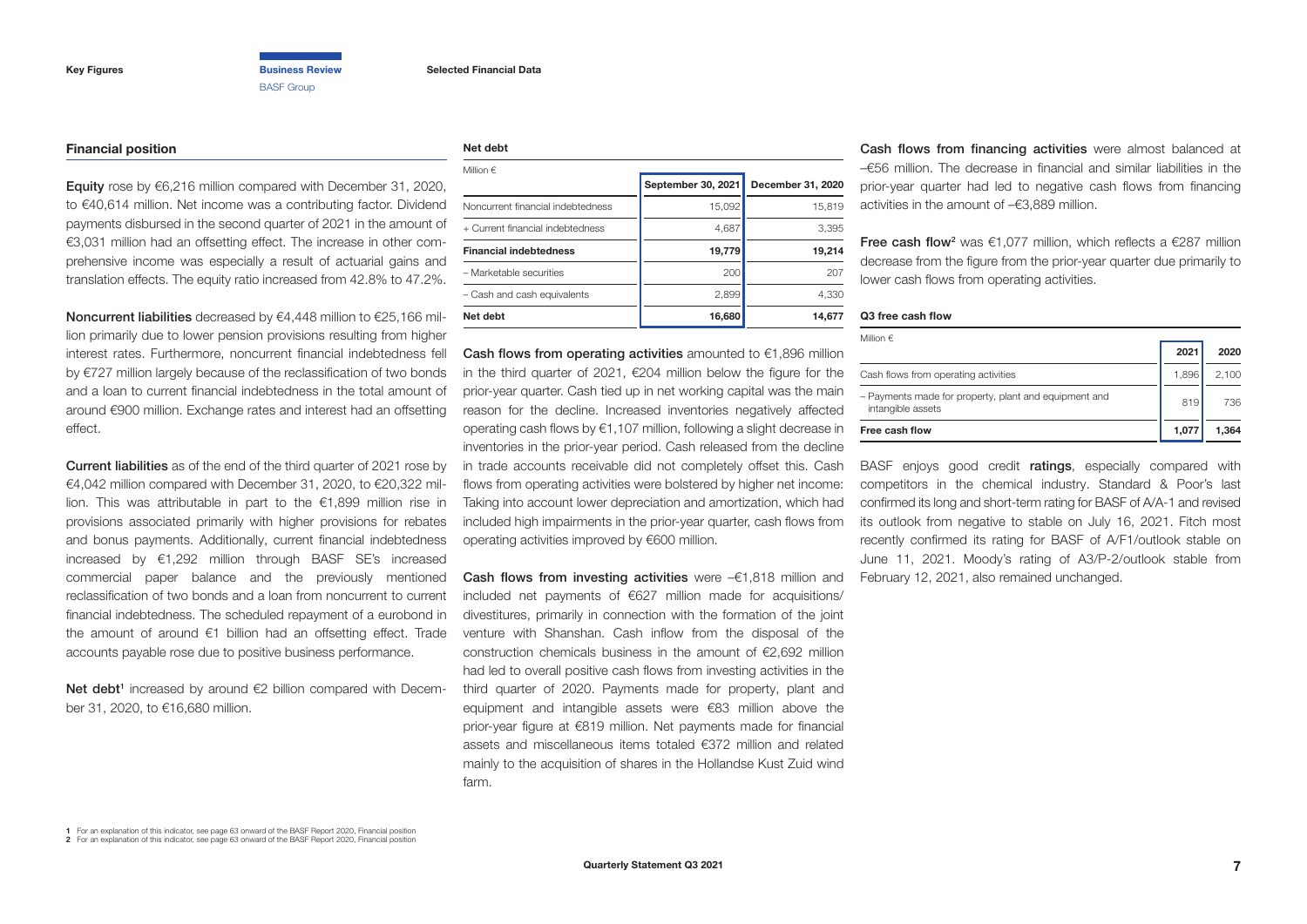<span id="page-7-0"></span>**[Key Figures](#page-2-0) [Business Review](#page-3-0) [Selected Financial Data](#page-16-0)**

BASF Group

#### **Outlook**

The global economy continued to recover in the third quarter of 2021 following the sharp decline in economic activity in the previous year. However, growth momentum slowed compared with the previous quarter due to supply bottlenecks in many value chains of the manufacturing sector. Further pandemic-related disruptions in production and logistics in Asia intensified the scarcity of precursors worldwide. The global automotive industry was especially affected by a chip shortage that led to significant drops in production. In addition, power cuts in some provinces of China had a negative impact on production, especially in energy-intensive industries. Global demand for consumables and consumer durables remained stable despite the burden of rising energy prices on companies as well as on end users.

BASF assumes that supply bottlenecks will continue to negatively impact global economic recovery in the fourth quarter of 2021. The assessment of the global economic environment in 2021 has therefore been slightly adjusted (figures for industrial and chemical production rounded to the nearest half percentage point; previous forecast in parentheses):

- Growth in gross domestic product: +5.3% (+5.5%)
- Growth in industrial production: +6.0% (+6.5%)
- Growth in chemical production: +6.0% (+6.5%)
- Average euro/dollar exchange rate of \$1.20 per euro (unchanged)
- Average annual oil price (Brent crude) of \$70 per barrel (\$65 per barrel)

Based on the BASF Group's sustained good business performance and the anticipated continuation of solid demand, especially in the Chemicals and Materials segments, the forecast for the 2021 business year was raised in accordance with market expectations (previous forecast from the Half-Year Financial Report 2021 in parentheses):

- Sales growth to between €76 billion and €78 billion (between €74 billion and €77 billion)
- FBIT before special items of between  $\epsilon$ 7.5 billion and €8.0 billion (between €7.0 billion and €7.5 billion)
- Return on capital employed (ROCE) of between 13.2% and 14.1% (between 12.1% and 12.9%)
- Increase in Accelerator sales to between €21.5 billion and  $\epsilon$ 22.5 billion (between  $\epsilon$ 21.0 billion and  $\epsilon$ 22.0 billion)
- $-$  Stabilization of CO<sub>2</sub> emissions at between 20.5 million metric tons and 21.5 million metric tons (unchanged)

Our forecast assumes that severe restrictions on economic activity to contain the coronavirus pandemic, such as lockdowns, will not be reintroduced.

Due to the previously mentioned developments, BASF continues to expect extremely volatile markets and the resulting uncertainties in the fourth quarter of 2021. Risks arise from further increases in energy and raw materials prices as well as from a faster-thanexpected decrease in prices, particularly in basic chemicals. Opportunities could arise if positive demand and margin development continue and if supply shortages are overcome more quickly than expected, particularly in chips for the automotive industry. According to the company's assessment, there continue to be no individual risks that pose a threat to the continued existence of the BASF Group. The same applies to the sum of individual risks, even in the case of another global economic crisis.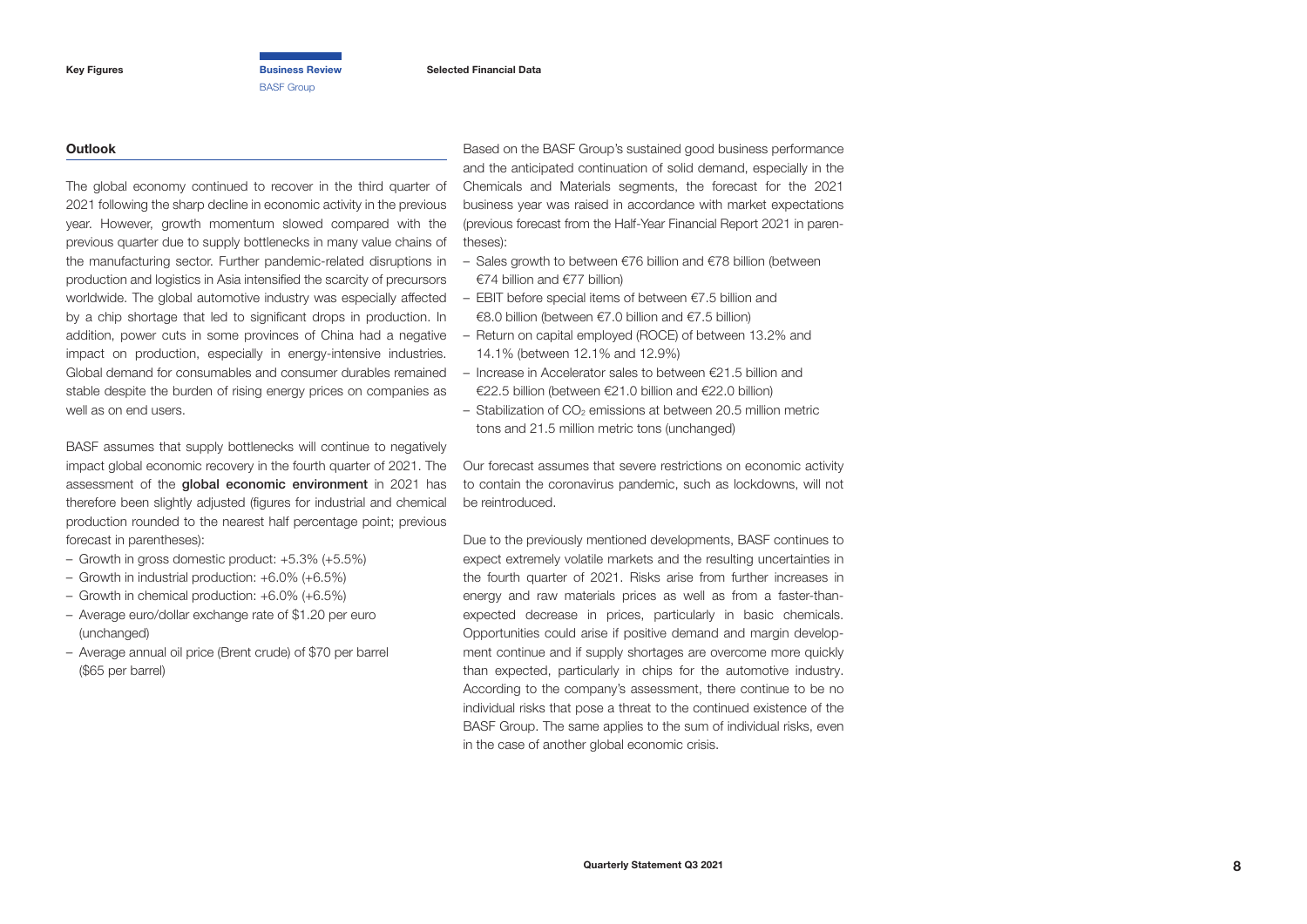Chemicals

## <span id="page-8-0"></span>**Chemicals**

#### **Q3 2021**

#### **Segment data – Chemicals**

Sales<sup>1</sup> in the Chemicals segment increased considerably compared with the third quarter of 2020. Both divisions recorded significant sales growth, especially Petrochemicals.

#### **Factors influencing sales in Q3 2021 – Chemicals**

|              | <b>Chemicals</b> | <b>Petrochemicals</b> | <b>Intermediates</b> |
|--------------|------------------|-----------------------|----------------------|
| Volumes      | 12%              | 15%                   | 8%                   |
| Prices       | 95%              | 114%                  | 60%                  |
| Portfolio    | $0\%$            | $-1%$                 | 0%                   |
| Currencies   | $0\%$            | $-1%$                 | 2%                   |
| <b>Sales</b> | 107%             | 127%                  | 70%                  |

Considerably higher price levels were a primary driver of sales performance. The rise in prices was largely due to strong demand alongside low product availability and higher raw materials prices. Prices rose in all business areas of both divisions. The Petrochemicals division raised them particularly for steam cracker products, styrene monomers and acrylic monomers. Prices in the Intermediates division were raised considerably, especially in the butanediol and derivatives business and in the acids and polyalcohols business.

Sales growth was supported by a considerable increase in volumes due to strong demand. Volumes in the Petrochemicals division grew mainly in steam cracker products and styrene monomers, while Intermediates increased volumes primarily in the acids and polyalcohols business and in the butanediol and derivatives business. The segment's sales volume development in the prior-year quarter had been significantly weighed down by the impact of the coronavirus

| Million $\in$                                                              |                         |        |        |       |        |        |
|----------------------------------------------------------------------------|-------------------------|--------|--------|-------|--------|--------|
|                                                                            | Q3<br>January-September |        |        |       |        |        |
|                                                                            | 2021                    | 2020   | $+/-$  | 2021  | 2020   | $+/-$  |
| Sales to third parties                                                     | 3,693                   | 1,783  | 107%   | 9,848 | 5,924  | 66%    |
| of which Petrochemicals                                                    | 2,648                   | 1,169  | 127%   | 7,052 | 3,981  | 77%    |
| Intermediates                                                              | 1,045                   | 614    | 70%    | 2,796 | 1,943  | 44%    |
| Income from operations before depreciation, amortization and special items | 1,042                   | 258    | 304%   | 2,947 | 865    | 241%   |
| Income from operations before depreciation and amortization (EBITDA)       | 1,040                   | 249    | 318%   | 2,986 | 845    | 253%   |
| Depreciation and amortization <sup>a</sup>                                 | 190                     | 753    | $-75%$ | 550   | 1,197  | $-54%$ |
| Income from operations (EBIT)                                              | 850                     | $-504$ |        | 2,436 | $-352$ |        |
| Special items                                                              |                         | $-550$ |        | 38    | $-570$ |        |
| EBIT before special items                                                  | 850                     | 46     |        | 2,398 | 218    |        |
| Assets (September 30)                                                      | 9,646                   | 7,860  | 23%    | 9,646 | 7,860  | 23%    |
| Investments including acquisitions <sup>b</sup>                            | 248                     | 169    | 47%    | 619   | 682    | $-9%$  |
| Research and development expenses                                          | 22                      | 23     | $-4%$  | 73    | 72     | 1%     |

**a** Depreciation and amortization of property, plant and equipment and intangible assets (including impairments and reversals of impairments)

**b** Additions to property, plant and equipment and intangible assets

pandemic and the unplanned outage at the steam cracker in The decline in special items in the third quarter of 2021 was due Port Arthur, Texas.

Income from operations (EBIT) before special items<sup>1</sup> was considerably above the level of the prior-year quarter. This was mainly due to the significantly higher earnings contribution from Petrochemicals, resulting primarily from increased margins, higher volumes and improved income from shareholdings accounted for using the equity method. The Intermediates division also significantly increased EBIT before special items. The primary growth drivers were improved margins in the butanediol and derivatives business and increased income from shareholdings accounted for using the equity method.

primarily to the special charges for impairments in the prior-year quarter.

1 For sales, "slight" represents a change of 1%-5%, while "considerable" applies to changes of 6% and higher. "At prior-year level" indicates no change (+/-0%). For earnings, "slight" means a change of 1-10%, while "consid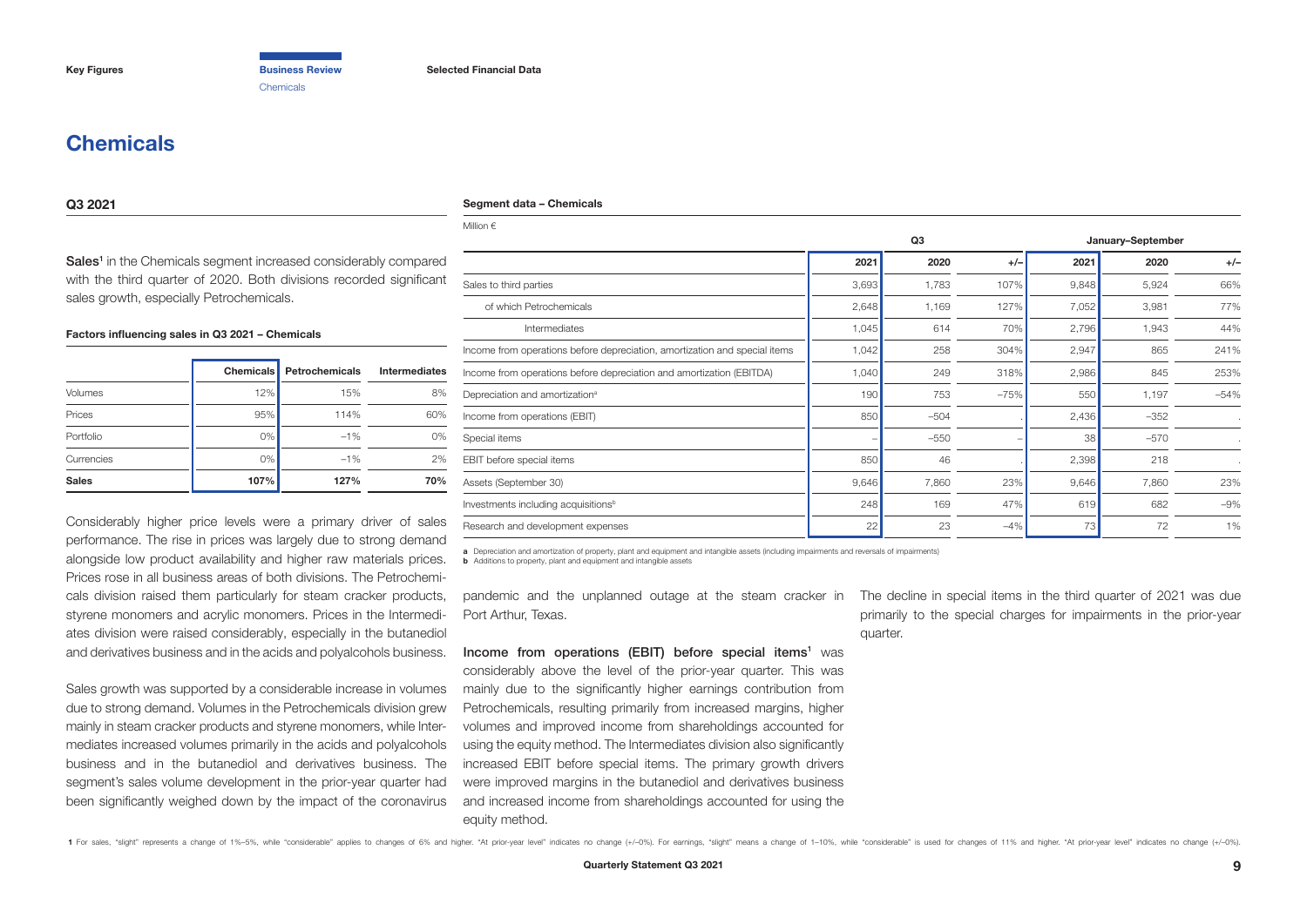**Materials** 

### <span id="page-9-0"></span>**Materials**

#### **Q3 2021**

#### **Segment data – Materials**

In the Materials segment, sales in both divisions increased considerably compared with the prior-year quarter.

#### **Factors influencing sales in Q3 2021 – Materials**

|              | <b>Materials</b> | Performance<br><b>Materials</b> | <b>Monomers</b> |
|--------------|------------------|---------------------------------|-----------------|
| Volumes      | 7%               | 10%                             | 3%              |
| Prices       | 41%              | 22%                             | 63%             |
| Portfolio    | 0%               | 0%                              | $0\%$           |
| Currencies   | 2%               | 1%                              | 2%              |
| <b>Sales</b> | 50%              | 33%                             | 68%             |

Sales growth was due mainly to significantly higher prices resulting from strong demand alongside low product availability and increased prices for raw materials. Production and supply chain disruptions associated with hurricanes in the United States and raw material shortages negatively impacted product market availability. The Monomers division achieved higher prices primarily in isocyanates and polyamides, while Performance Materials raised price levels mainly in polyurethane systems and engineering plastics.

A considerable increase in volumes due largely to strong demand contributed to sales growth. A primary driver was the higher volumes in the Performance Materials division, due mainly to increased sales volumes in the transportation and consumer goods industries. Monomers recorded volumes growth particularly in the isocyanates business.

| Million $\in$                                                              |                         |        |        |        |        |           |
|----------------------------------------------------------------------------|-------------------------|--------|--------|--------|--------|-----------|
|                                                                            | Q3<br>January-September |        |        |        |        |           |
|                                                                            | 2021                    | 2020   | $+/-$  | 2021   | 2020   | $+/-$     |
| Sales to third parties                                                     | 3,973                   | 2,657  | 50%    | 11,163 | 7,674  | 45%       |
| of which Performance Materials                                             | 1,873                   | 1,410  | 33%    | 5,417  | 4,012  | 35%       |
| Monomers                                                                   | 2,100                   | 1,247  | 68%    | 5,746  | 3,662  | 57%       |
| Income from operations before depreciation, amortization and special items | 832                     | 439    | 90%    | 2,680  | 1,001  | 168%      |
| Income from operations before depreciation and amortization (EBITDA)       | 822                     | 430    | 91%    | 2,636  | 889    | 197%      |
| Depreciation and amortization <sup>a</sup>                                 | 202                     | 976    | $-79%$ | 606    | 1,418  | $-57%$    |
| Income from operations (EBIT)                                              | 620                     | $-546$ |        | 2,030  | $-529$ |           |
| Special items                                                              | $-11$                   | $-763$ | 99%    | $-65$  | $-875$ | 93%       |
| EBIT before special items                                                  | 631                     | 217    | 191%   | 2,095  | 346    |           |
| Assets (September 30)                                                      | 10,620                  | 9,007  | 18%    | 10,620 | 9,007  | 18%       |
| Investments including acquisitions <sup>b</sup>                            | 166                     | 135    | 23%    | 421    | 1,641  | $-74%$    |
| Research and development expenses                                          | 48                      | 47     | 2%     | 142    | 133    | <b>7%</b> |

**a** Depreciation and amortization of property, plant and equipment and intangible assets (including impairments and reversals of impairments)<br>**b** Additions to property, plant and equipment and intangible assets

Positive currency effects, especially in Asia Pacific, suported sales The decline in special items in the third quarter of 2021 was due slightly.

Income from operations (EBIT) before special items rose considerably compared with the third quarter of 2020. This was driven largely by significantly higher EBIT before special items in Monomers. Earnings growth was primarily due to higher margins in isocyanates and polyamides. The Performance Materials division also significantly increased EBIT before special items. This was mainly driven by positive volume development.

primarily to the special charges for impairments in the prior-year quarter.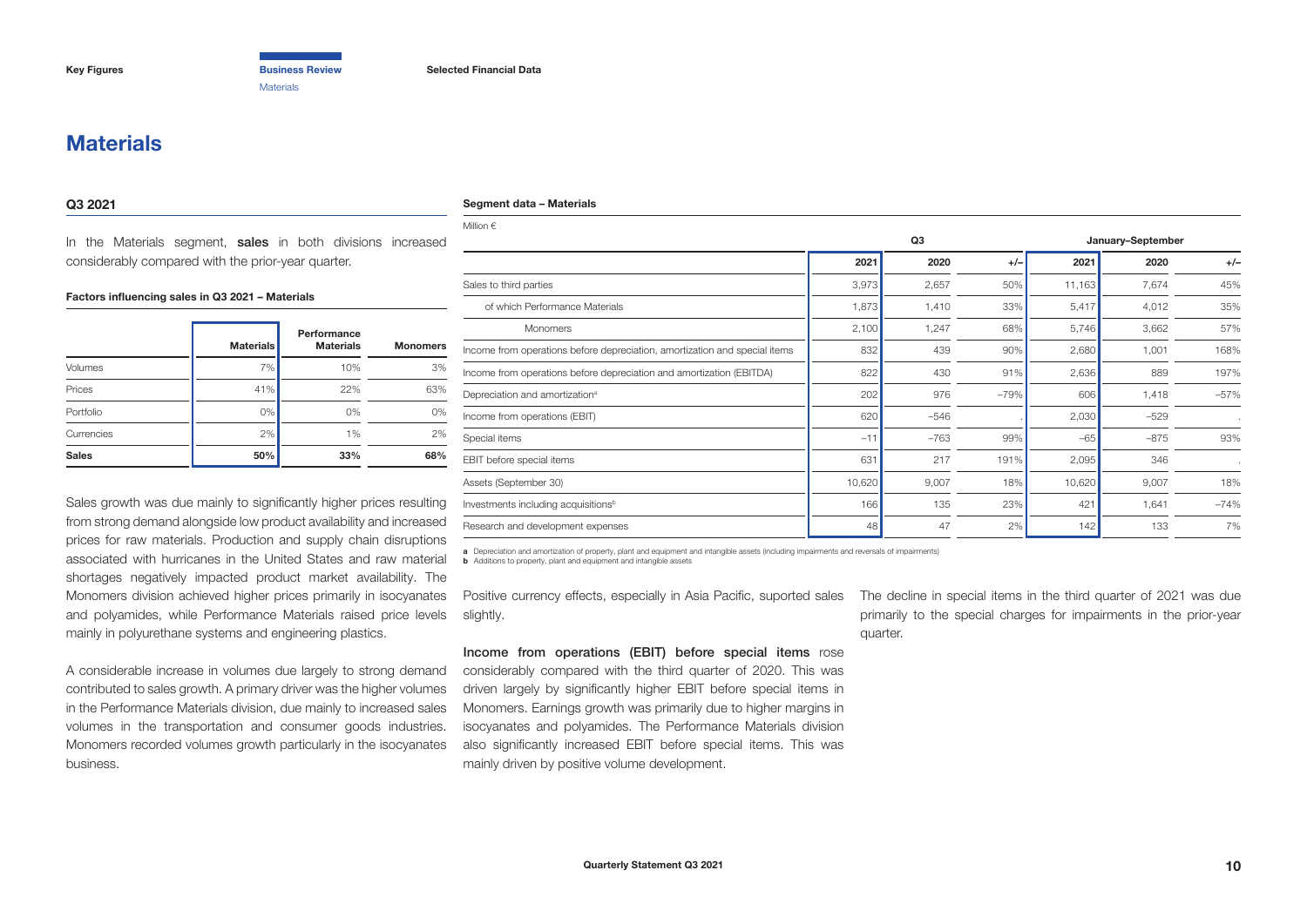## <span id="page-10-0"></span>**Industrial Solutions**

#### **Q3 2021**

**Segment data – Industrial Solutions**

Sales in the Industrial Solutions segment were considerably above the level of the third quarter of 2020. Both the Dispersions & Resins division as well as the Performance Chemicals division contributed to this growth.

#### **Factors influencing sales in Q3 2021 – Industrial Solutions**

|              | <b>Industrial</b><br><b>Solutions</b> | Dispersions &<br><b>Resins</b> | Performance<br>Chemicals |
|--------------|---------------------------------------|--------------------------------|--------------------------|
| Volumes      | 11%                                   | 10%                            | 14%                      |
| Prices       | 18%                                   | 22%                            | 11%                      |
| Portfolio    | $-10%$                                | $-16%$                         | 0%                       |
| Currencies   | 1%                                    | 1%                             | 0%                       |
| <b>Sales</b> | 20%                                   | 17%                            | 25%                      |

Sales growth was driven by higher price levels in both divisions resulting largely from increased prices for raw materials. Particularly Dispersions & Resins raised prices significantly.

Higher volumes in almost all business areas of both divisions supported sales performance. In the prior-year quarter, the segment's sales volume development had been negatively impacted by the effects of the coronavirus pandemic.

Currency effects, especially in Asia Pacific, had a slightly positive impact on sales.

Negative portfolio effects in Dispersions & Resins associated with the divestiture of the global pigments business had an offsetting impact.

| Million $\in$                                                              |       |        |        |                   |        |        |  |
|----------------------------------------------------------------------------|-------|--------|--------|-------------------|--------|--------|--|
|                                                                            |       | Q3     |        | January-September |        |        |  |
|                                                                            | 2021  | 2020   | $+/-$  | 2021              | 2020   | $+/-$  |  |
| Sales to third parties                                                     | 2,205 | 1,844  | 20%    | 6,672             | 5,761  | 16%    |  |
| of which Dispersions & Resins                                              | 1,399 | 1,200  | 17%    | 4,322             | 3,674  | 18%    |  |
| Performance Chemicals                                                      | 806   | 644    | 25%    | 2,350             | 2,087  | 13%    |  |
| Income from operations before depreciation, amortization and special items | 347   | 274    | 27%    | 1,085             | 897    | 21%    |  |
| Income from operations before depreciation and amortization (EBITDA)       | 315   | 264    | 19%    | 1,082             | 824    | 31%    |  |
| Depreciation and amortization <sup>a</sup>                                 | 86    | 186    | $-54%$ | 254               | 373    | $-32%$ |  |
| Income from operations (EBIT)                                              | 229   | 78     | 194%   | 828               | 451    | 84%    |  |
| Special items                                                              | $-33$ | $-108$ | 69%    | $-7$              | $-171$ | 96%    |  |
| EBIT before special items                                                  | 262   | 186    | 41%    | 835               | 622    | 34%    |  |
| Assets (September 30)                                                      | 6,010 | 6,556  | $-8%$  | 6,010             | 6,556  | $-8%$  |  |
| Investments including acquisitions <sup>b</sup>                            | 83    | 81     | 2%     | 215               | 216    | 0%     |  |
| Research and development expenses                                          | 39    | 45     | $-13%$ | 129               | 133    | $-3%$  |  |

**a** Depreciation and amortization of property, plant and equipment and intangible assets (including impairments and reversals of impairments) **b** Additions to property, plant and equipment and intangible assets

The segment's income from operations (EBIT) before special items grew considerably, mainly a result of the significant earnings increase in Dispersions & Resins. The division's higher EBIT before special items was primarily due to higher volumes. The Performance Chemicals division slightly increased EBIT before special items, largely because of the positive volume development.

The decline in special items in the third quarter of 2021 was due primarily to the special charges for impairments in the prior-year quarter.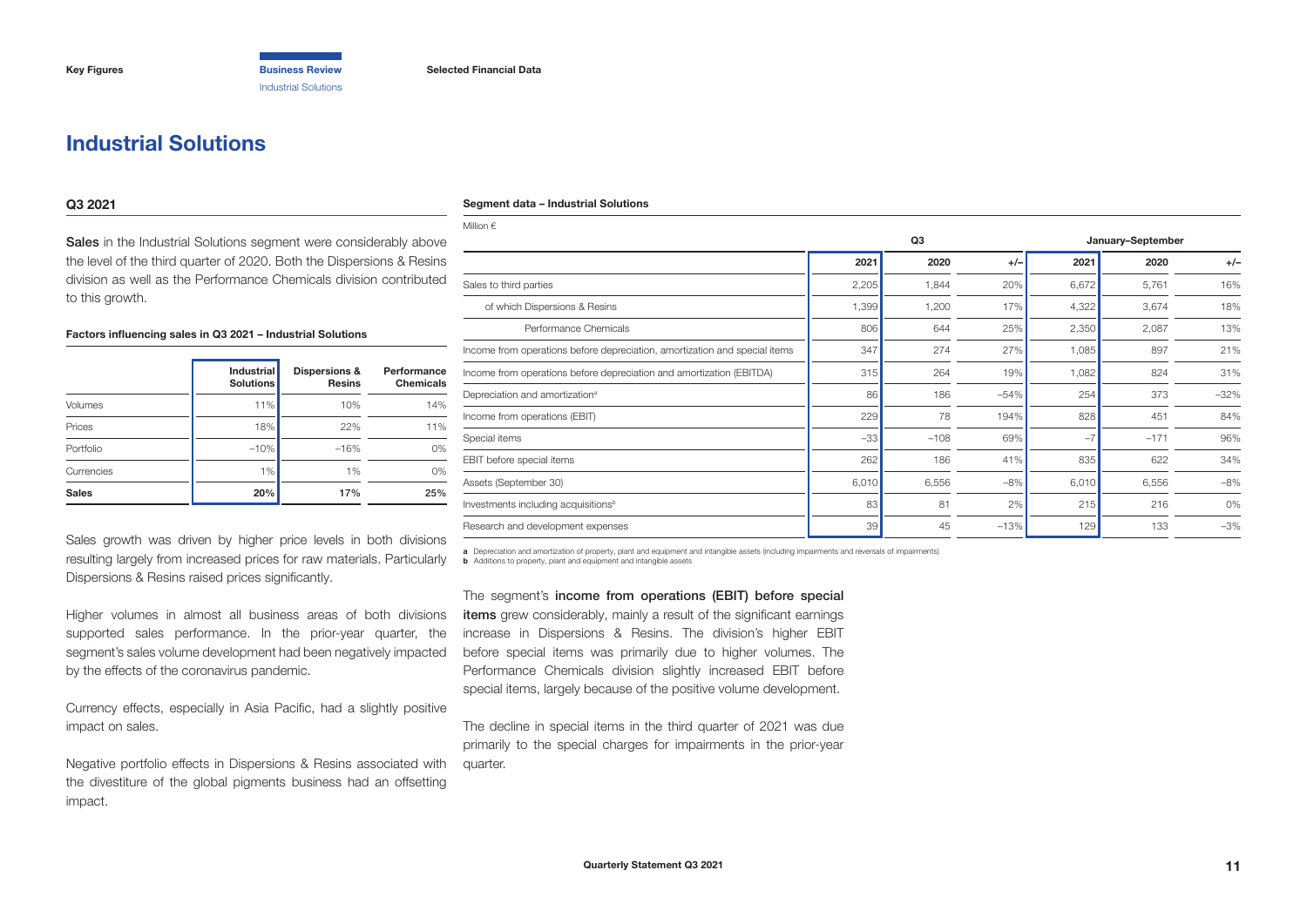## <span id="page-11-0"></span>**Surface Technologies**

#### **Q3 2021**

Sales in the Surface Technologies segment rose considerably compared with the prior-year quarter. This was due primarily to a significant sales increase in the Catalysts division. Slight sales growth was recorded in the Coatings division.

#### **Factors influencing sales in Q3 2021 – Surface Technologies**

|              | <b>Surface</b><br><b>Technologies</b> | Catalysts | Coatings |
|--------------|---------------------------------------|-----------|----------|
| Volumes      | $-3%$                                 | $-3%$     | $-3%$    |
| Prices       | 37%                                   | 45%       | 3%       |
| Portfolio    | 1%                                    | 2%        | 0%       |
| Currencies   | 1%                                    | 1%        | 1%       |
| <b>Sales</b> | 36%                                   | 45%       | 1%       |

The sales performance was primarily attributable to significantly higher precious metal prices in the Catalysts division. This also led to a considerable increase in sales in precious metal trading to €2,569 million (Q3 2020: €1,709 million). Prices could be raised in nearly all business areas of the Coatings division.

Portfolio effects in the Catalysts division following the formation of the BASF Shanshan Battery Materials Co., Ltd. joint venture had a positive impact on sales.

Slightly positive currency effects, especially in Asia Pacific, also contributed to sales.

The segment's sales volumes decreased primarily as a result of the ongoing shortage of semiconductors in the automotive market. This led to a decrease in volumes in both divisions, mainly in emission

#### **Segment data – Surface Technologies**

| Million $\in$                                                              |                         |          |        |        |          |        |
|----------------------------------------------------------------------------|-------------------------|----------|--------|--------|----------|--------|
|                                                                            | Q3<br>January-September |          |        |        |          |        |
|                                                                            | 2021                    | 2020     | $+/-$  | 2021   | 2020     | $+/-$  |
| Sales to third parties                                                     | 5,631                   | 4,142    | 36%    | 17,470 | 11,569   | 51%    |
| of which Catalysts                                                         | 4,793                   | 3,310    | 45%    | 14,952 | 9,391    | 59%    |
| Coatings                                                                   | 838                     | 832      | 1%     | 2,518  | 2,178    | 16%    |
| Income from operations before depreciation, amortization and special items | 245                     | 322      | $-24%$ | 1,114  | 626      | 78%    |
| Income from operations before depreciation and amortization (EBITDA)       | 229                     | 308      | $-26%$ | 1,095  | 598      | 83%    |
| Depreciation and amortization <sup>a</sup>                                 | 125                     | 1,111    | $-89%$ | 346    | 1,360    | $-75%$ |
| Income from operations (EBIT)                                              | 104                     | $-803$   |        | 749    | $-762$   |        |
| Special items                                                              | $-15$                   | $-1,003$ | 99%    | $-19$  | $-1,031$ | 98%    |
| EBIT before special items                                                  | 119                     | 200      | $-41%$ | 768    | 269      | 186%   |
| Assets (September 30)                                                      | 13,788                  | 11,305   | 22%    | 13,788 | 11,305   | 22%    |
| Investments including acquisitions <sup>b</sup>                            | 960                     | 150      |        | 1,158  | 370      | 213%   |
| Research and development expenses                                          | 69                      | 56       | 23%    | 204    | 159      | 28%    |
|                                                                            |                         |          |        |        |          |        |

**a** Depreciation and amortization of property, plant and equipment and intangible assets (including impairments and reversals of impairments)

**b** Additions to property, plant and equipment and intangible assets

catalysts and automotive OEM coatings. Sales volumes in precious metal trading also declined. Improved volumes in the remaining business areas of both divisions only partially compensated for this.

Income from operations (EBIT) before special items decreased considerably compared with the third quarter of 2020. The key factor for this was the significantly lower EBIT before special items in the Coatings division due especially to higher fixed costs and lower margins because of increased raw materials prices.

By contrast, EBIT before special items rose slightly in the Catalysts division due mainly to higher margins. Among other things, these resulted from a favorable product mix.

The decline in special items in the third quarter of 2021 was due primarily to the special charges for impairments in the prior-year quarter.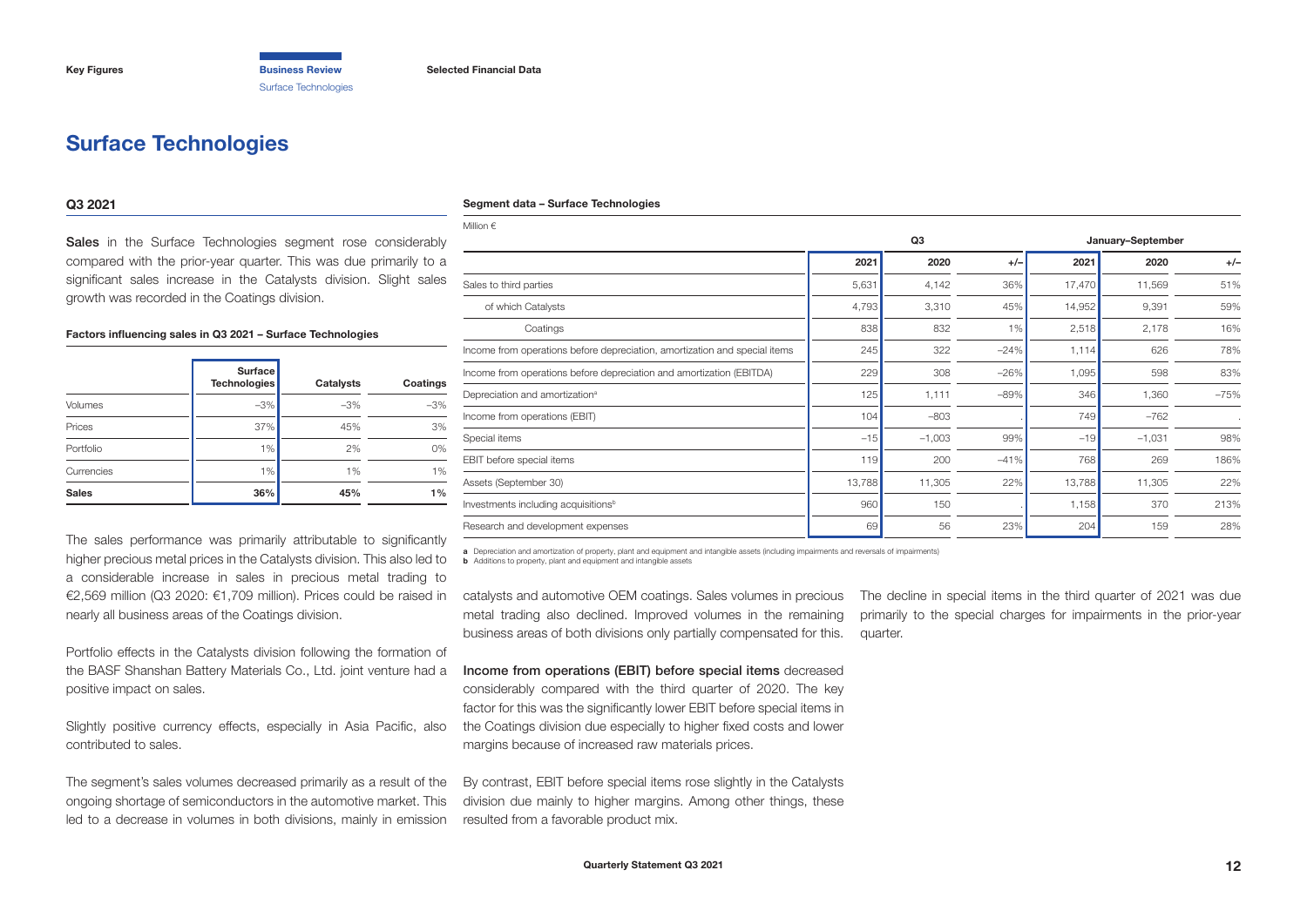## <span id="page-12-0"></span>**Nutrition & Care**

#### **Q3 2021**

Sales in the Nutrition & Care segment rose considerably compared with the third quarter of 2020. This was due to considerable sales growth in the Care Chemicals division. Sales in the Nutrition & Health division matched the level of the prior-year quarter.

#### **Factors influencing sales in Q3 2021 – Nutrition & Care**

|              | <b>Nutrition &amp; Care</b> |        | <b>Care Chemicals Nutrition &amp; Health</b> |
|--------------|-----------------------------|--------|----------------------------------------------|
| Volumes      | 7%                          | 10%    | 2%                                           |
| Prices       | 7%                          | 10%    | 0%                                           |
| Portfolio    | $-2%$                       | $-2\%$ | $-2%$                                        |
| Currencies   | $0\%$                       | 0%     | 0%                                           |
| <b>Sales</b> | 12%                         | 18%    | 0%                                           |

The sales performance was mainly attributable to higher volumes in both divisions. Sales volumes in the Care Chemicals division increased especially in the personal care solutions business and in the home care, industrial and institutional cleaning and industrial formulators business. Volumes in the Nutrition & Health division grew primarily in the pharmaceutical business.

Overall higher price levels contributed to sales growth. Prices rose in the Care Chemicals division, particularly in the oleo surfactants and fatty alcohols business, as well as in the home care, industrial and institutional cleaning and industrial formulators business. Prices in the Nutrition & Health division matched the level of the prior-year quarter.

Portfolio effects from the sale of the production site in Kankakee, Illinois, had a negative impact on sales.

#### **Segment data – Nutrition & Care**

| Million $\in$                                                              |       |       |        |                   |       |        |
|----------------------------------------------------------------------------|-------|-------|--------|-------------------|-------|--------|
|                                                                            |       | Q3    |        | January-September |       |        |
|                                                                            | 2021  | 2020  | $+/-$  | 2021              | 2020  | $+/-$  |
| Sales to third parties                                                     | 1,598 | 1,427 | 12%    | 4,715             | 4,564 | 3%     |
| of which Care Chemicals                                                    | 1,108 | 938   | 18%    | 3,250             | 3,033 | 7%     |
| Nutrition & Health                                                         | 490   | 489   | $0\%$  | 1,465             | 1,531 | $-4%$  |
| Income from operations before depreciation, amortization and special items | 206   | 247   | $-17%$ | 761               | 966   | $-21%$ |
| Income from operations before depreciation and amortization (EBITDA)       | 207   | 230   | $-10%$ | 815               | 941   | $-13%$ |
| Depreciation and amortization <sup>a</sup>                                 | 102   | 144   | $-29%$ | 301               | 356   | $-15%$ |
| Income from operations (EBIT)                                              | 105   | 86    | 22%    | 514               | 585   | $-12%$ |
| Special items                                                              |       | $-57$ |        | 54                | $-68$ |        |
| EBIT before special items                                                  | 104   | 143   | $-27%$ | 460               | 653   | $-30%$ |
| Assets (September 30)                                                      | 6,911 | 6,423 | 8%     | 6,911             | 6,423 | 8%     |
| Investments including acquisitions <sup>b</sup>                            | 196   | 130   | 51%    | 414               | 336   | 23%    |
| Research and development expenses                                          | 39    | 41    | $-5%$  | 122               | 115   | 6%     |
|                                                                            |       |       |        |                   |       |        |

**a** Depreciation and amortization of property, plant and equipment and intangible assets (including impairments and reversals of impairments)<br>**b** Additions to property, plant and equipment and intangible assets

The segment's income from operations (EBIT) before special items was considerably below the level of the prior-year quarter. This was largely due to the significantly lower EBIT before special items in the Nutrition & Health division resulting primarily from lower margins associated with higher raw material and energy prices, which could only be passed on partially. EBIT before special items in the Care Chemicals division decreased slightly due mainly to higher fixed costs.

The decline in special items in the third quarter of 2021 was due primarily to the special charges for impairments and provisions in the prior-year quarter.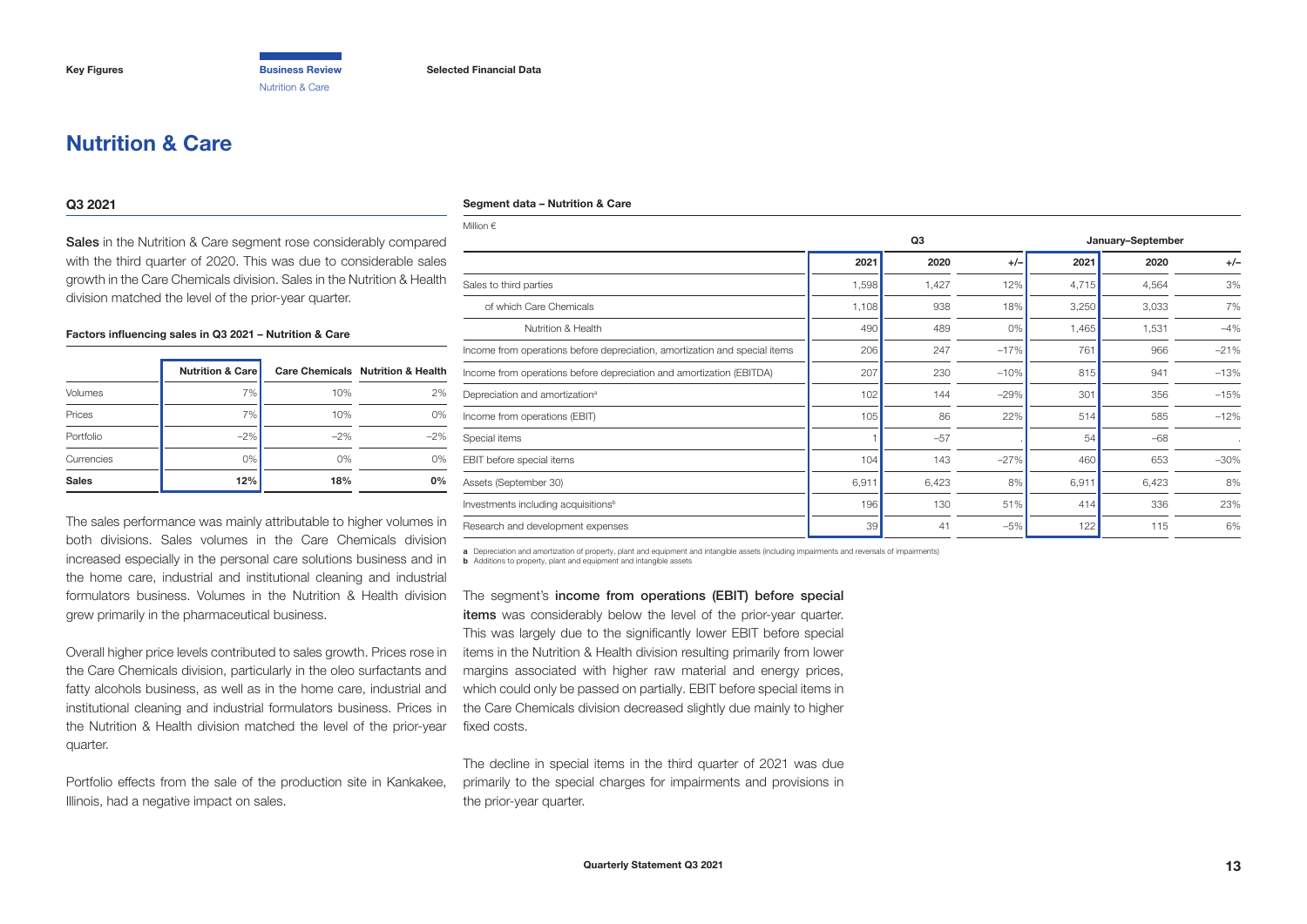<span id="page-13-0"></span>**[Key Figures](#page-2-0) [Business Review](#page-3-0) [Selected Financial Data](#page-16-0)** Agricultural Solutions

## **Agricultural Solutions**

#### **Q3 2021**

Compared with the third quarter of 2020, sales in the Agricultural Solutions segment rose considerably due to strong volume growth and higher prices.

#### **Factors influencing sales in Q3 2021 – Agricultural Solutions**

| <b>Sales</b> | 8% |
|--------------|----|
| Currencies   | 0% |
| Portfolio    | 0% |
| Prices       | 1% |
| Volumes      | 7% |

In **Europe**, sales increased considerably over the prior-year quarter. Higher volumes, particularly in fungicides, more than offset slightly negative currency effects, especially in Turkey and eastern Europe. Price increases contributed to the positive sales performance.

Sales were considerably lower in **North America**. This was due primarily to lower volumes, mainly the result of premature demand caused by the early start to the season and the drought in Canada and the midwestern United States. Prices decreased slightly.

In Asia, sales increased slightly, primarily resulting from higher prices and positive currency effects. Overall, volumes were slightly below the level of the prior-year quarter.

#### **Segment data – Agricultural Solutions**

| Million $\epsilon$                                                         |        |                         |        |        |        |        |
|----------------------------------------------------------------------------|--------|-------------------------|--------|--------|--------|--------|
|                                                                            |        | Q3<br>January-September |        |        |        |        |
|                                                                            | 2021   | 2020                    | $+/-$  | 2021   | 2020   | $+/-$  |
| Sales to third parties                                                     | 1,593  | 1,474                   | 8%     | 6,402  | 6,059  | 6%     |
| Income from operations before depreciation, amortization and special items | 74     | 201                     | $-63%$ | 1,284  | 1,489  | $-14%$ |
| Income from operations before depreciation and amortization (EBITDA)       | 120    | 151                     | $-21%$ | 1,288  | 1,393  | $-8%$  |
| Depreciation and amortization <sup>a</sup>                                 | 164    | 455                     | $-64%$ | 493    | 815    | $-40%$ |
| Income from operations (EBIT)                                              | $-44$  | $-304$                  | 86%    | 795    | 578    | 38%    |
| Special items                                                              | 46     | $-330$                  |        | 3      | $-377$ |        |
| EBIT before special items                                                  | $-90$  | 26                      |        | 792    | 955    | $-17%$ |
| Assets (September 30)                                                      | 15,368 | 15,495                  | $-1%$  | 15,368 | 15,495 | $-1%$  |
| Investments including acquisitions <sup>b</sup>                            | 91     | 108                     | $-16%$ | 224    | 244    | $-8%$  |
| Research and development expenses                                          | 223    | 207                     | 8%     | 667    | 614    | 9%     |
|                                                                            |        |                         |        |        |        |        |

**a** Depreciation and amortization of property, plant and equipment and intangible assets (including impairments and reversals of impairments) **b** Additions to property, plant and equipment and intangible assets

Sales rose considerably in the **South America, Africa, Middle East** region. This was largely attributable to considerable volume growth particularly in seeds and traits. A rise in price levels also contributed to this development. This more than offset negative currency effects, especially in Argentina.

EBIT for the third quarter of 2021 included special income from the sale of non-capitalized know-how. Special charges for impairments and provisions had been recognized in the prior-year quarter.

Income from operations (EBIT) before special items was considerably below the level of the prior-year quarter due to significantly higher fixed costs, increased raw materials prices and logistics costs, which could only be passed on partially, as well as an unfavorable product mix.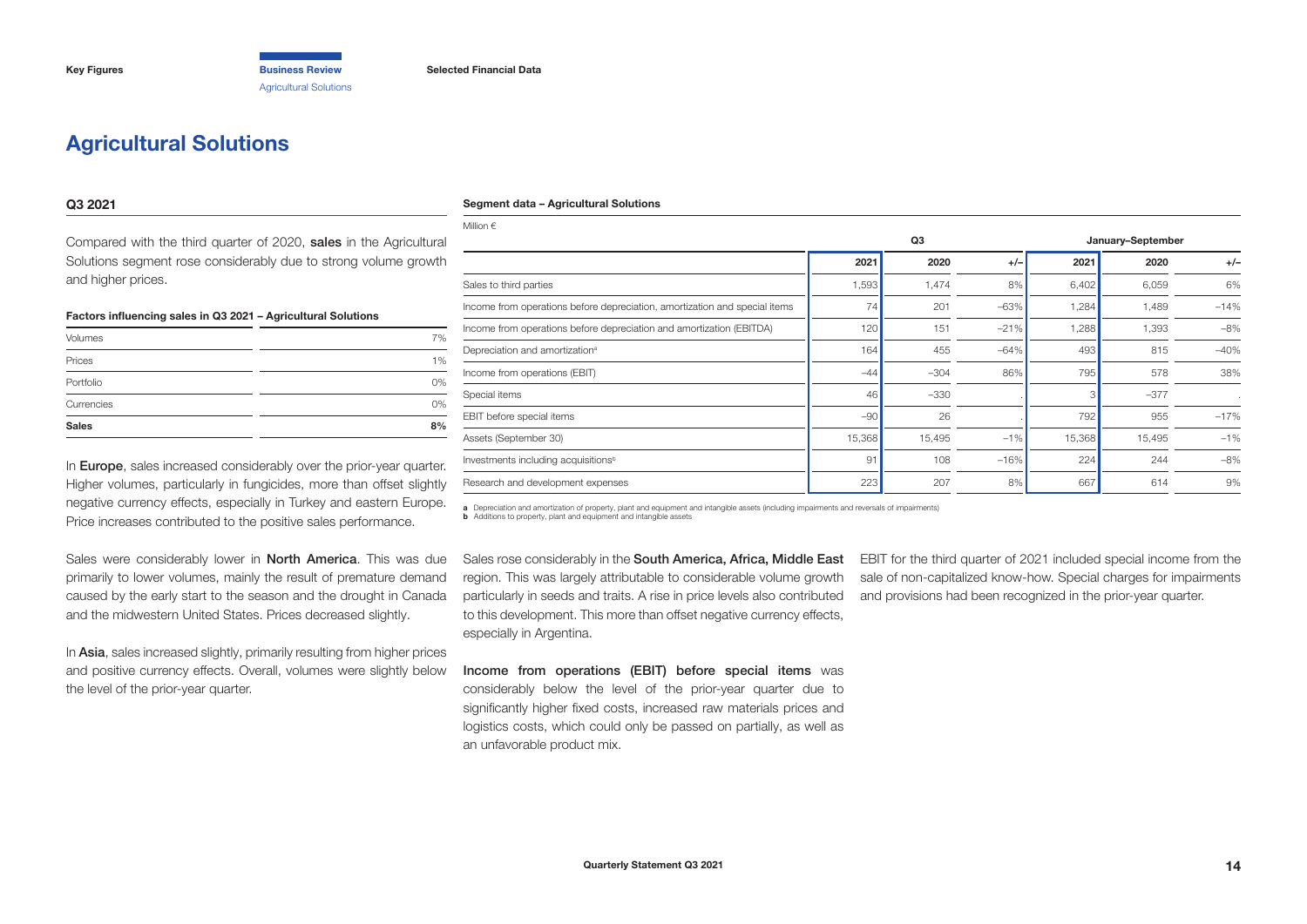**Other** 

## <span id="page-14-0"></span>**Other**

#### **Q3 2021**

#### **Financial data – Other**

Sales in Other rose considerably compared with the third quarter of 2020. This was due primarily to sales growth in commodity trading.

Income from operations (EBIT) before special items was considerably above the level of the prior-year quarter. This was mainly attributable to adjustments to provisions for variable compensation components (bonus) due to their divisional allocation in the third quarter of 2021.

| Million $\in$                                                              |        |        |        |        |                   |        |
|----------------------------------------------------------------------------|--------|--------|--------|--------|-------------------|--------|
|                                                                            |        | Q3     |        |        | January-September |        |
|                                                                            | 2021   | 2020   | $+/-$  | 2021   | 2020              | $+/-$  |
| <b>Sales</b>                                                               | 976    | 484    | 102%   | 2,552  | 1,693             | 51%    |
| Income from operations before depreciation, amortization and special items | 25     | $-199$ |        | $-702$ | $-494$            | $-42%$ |
| Income from operations before depreciation and amortization (EBITDA)       | -4     | $-588$ | 99%    | $-798$ | $-948$            | 16%    |
| Depreciation and amortization <sup>a</sup>                                 | 38     | 57     | $-33%$ | 105    | 146               | $-28%$ |
| Income from operations (EBIT)                                              | $-42$  | $-645$ | 93%    | $-903$ | $-1.094$          | 17%    |
| Special items                                                              | $-31$  | $-408$ | 92%    | $-96$  | $-478$            | 80%    |
| <b>EBIT</b> before special items                                           | $-11$  | $-237$ | 95%    | $-807$ | $-616$            | $-31%$ |
| of which costs for cross-divisional corporate research                     | $-76$  | $-95$  | 20%    | $-223$ | $-251$            | 11%    |
| costs of corporate headquarters                                            | $-65$  | $-53$  | $-23%$ | $-184$ | $-164$            | $-12%$ |
| other businesses                                                           | 40     | 21     | 90%    | 144    | 72                | 100%   |
| foreign currency results, hedging and other measurement effects            | $-41$  | $-15$  |        | $-72$  | $-4$              |        |
| miscellaneous income and expenses                                          | 131    | $-95$  |        | $-472$ | $-269$            | $-75%$ |
| Assets (September 30) <sup>b</sup>                                         | 23,759 | 30,327 | $-22%$ | 23,759 | 30,327            | $-22%$ |
| Investments including acquisitions <sup>c</sup>                            | 48     | 38     | 26%    | 117    | 112               | 4%     |
| Research and development expenses                                          | 83     | 99     | $-16%$ | 242    | 266               | $-9%$  |

a Depreciation and amortization of property, plant and equipment and intangible assets (including impairments and reversals of impairments)<br>b Contains assets of businesses recognized under Other as well as reconciliation t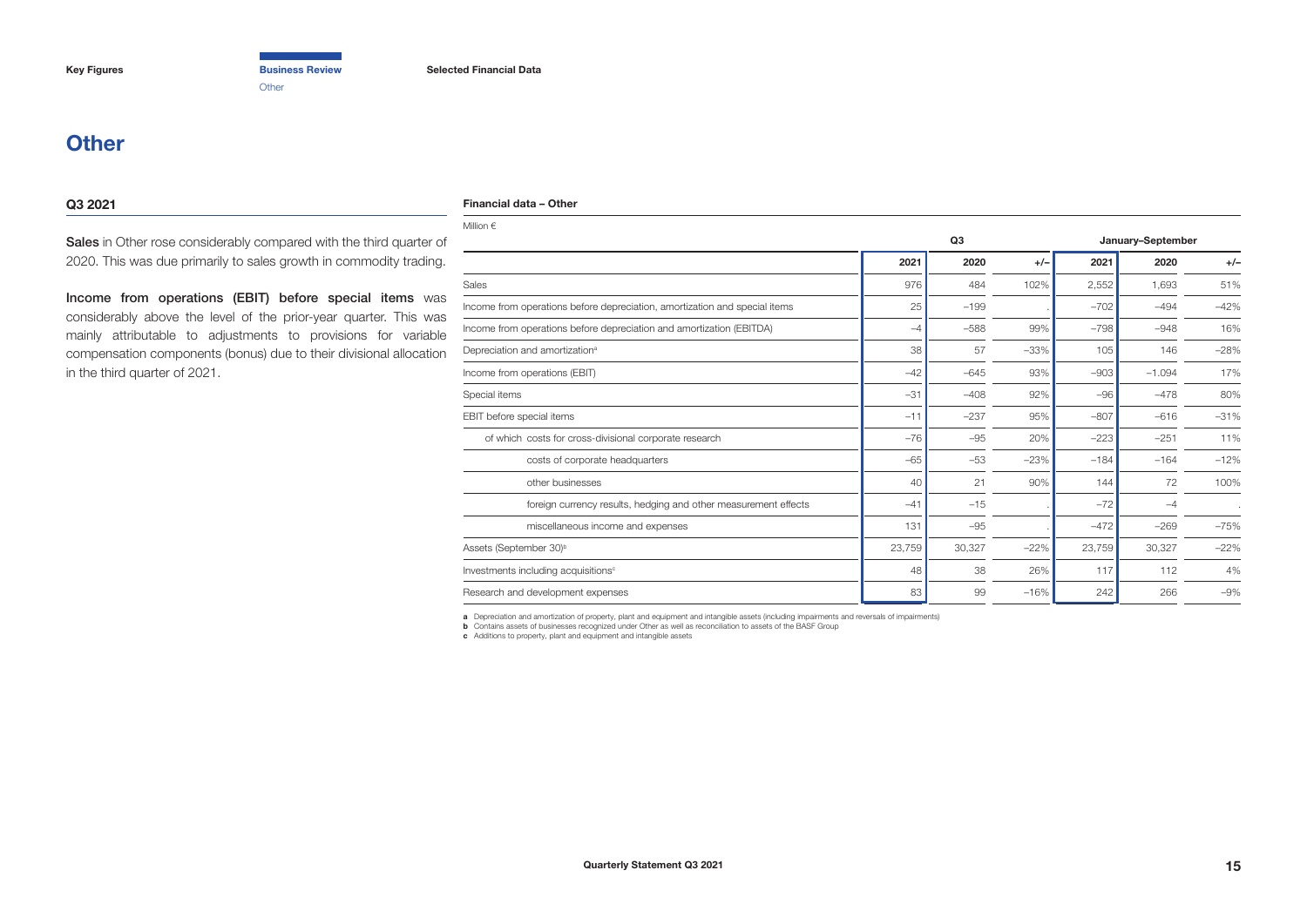**Regions** 

## <span id="page-15-0"></span>**Regions**

#### **Q3 2021**

#### **Regions**

Sales at companies located in **Europe** rose by 40% compared with the third quarter of 2020. This was mainly due to significantly higher price levels in the Chemicals and Materials segments. Considerable volumes increases across almost all segments contributed to the sales growth. Negative portfolio effects, particularly in the Industrial Solutions segment following the sale of the global pigments business, had an offsetting effect. Income from operations (EBIT) increased by €2,100 million to €543 million. This was mainly due to considerable earnings increases in the Materials, Surface Technologies and Chemicals segments as well as in Other. The segments' earnings had been weighed down in the prior-year quarter by high impairments.

In North America, sales rose by 53% in euros and by 54% in local currency terms compared with the prior-year quarter. This was primarily driven by higher prices especially in the Surface Technologies and Chemicals segments. Higher sales volumes, especially in the Surface Technologies, Industrial Solutions and Chemicals segments, supported sales performance. Sales were lowered by portfolio effects, particularly in the Industrial Solutions segment following the sale of the global pigments business, as well as by negative currency effects. EBIT rose by €1,308 million to €262 million. This resulted largely from significant earnings growth in the Chemicals segment. EBIT also increased considerably in all the other segments as well as in Other. All segments' earnings had been burdened in the prior-year quarter by impairments, among other factors.

Compared with the third quarter of 2020, sales in the Asia Pacific region rose by 40% in euros and by 37% in local currency terms. This was due mainly to higher price levels in all segments, especially in Surface Technologies, Chemicals and Materials. Currency effects

| Million $\in$                      |        |                                        |       |        |                                         |       |       |                                                      |       |  |
|------------------------------------|--------|----------------------------------------|-------|--------|-----------------------------------------|-------|-------|------------------------------------------------------|-------|--|
|                                    |        | <b>Sales</b><br>by location of company |       |        | <b>Sales</b><br>by location of customer |       |       | Income from operations<br><b>Location of company</b> |       |  |
| Q3                                 | 2021   | 2020                                   | $+/-$ | 2021   | 2020                                    | $+/-$ | 2021  | 2020                                                 | $+/-$ |  |
| Europe                             | 7,651  | 5,458                                  | 40%   | 7,343  | 5,313                                   | 38%   | 543   | $-1,557$                                             |       |  |
| of which Germany                   | 3,159  | 2,368                                  | 33%   | 1,677  | 1,285                                   | 31%   | 43    | $-1,341$                                             |       |  |
| North America                      | 5,313  | 3,474                                  | 53%   | 5,127  | 3,245                                   | 58%   | 262   | $-1,046$                                             |       |  |
| Asia Pacific                       | 5,238  | 3,731                                  | 40%   | 5,412  | 3,804                                   | 42%   | 839   | $-177$                                               |       |  |
| South America, Africa, Middle East | 1,467  | 1,148                                  | 28%   | 1,787  | 1,449                                   | 23%   | 178   | 142                                                  | 25%   |  |
| <b>BASF Group</b>                  | 19,669 | 13,811                                 | 42%   | 19,669 | 13,811                                  | 42%   | 1,822 | $-2,638$                                             |       |  |
| January-September                  |        |                                        |       |        |                                         |       |       |                                                      |       |  |
| Europe                             | 23,853 | 18,059                                 | 32%   | 22,905 | 17,213                                  | 33%   | 2,265 | $-852$                                               |       |  |
| of which Germany                   | 9,545  | 7,790                                  | 23%   | 5,394  | 4,035                                   | 34%   | 688   | $-1,325$                                             |       |  |
| North America                      | 16,842 | 12,253                                 | 37%   | 16,196 | 11,707                                  | 38%   | 1,415 | $-735$                                               |       |  |
| Asia Pacific                       | 14,980 | 10,469                                 | 43%   | 15,450 | 10,866                                  | 42%   | 2,368 | 289                                                  |       |  |
| South America, Africa, Middle East | 3,147  | 2,463                                  | 28%   | 4,271  | 3,458                                   | 24%   | 401   | 175                                                  | 129%  |  |
| <b>BASF Group</b>                  | 58,822 | 43,244                                 | 36%   | 58,822 | 43,244                                  | 36%   | 6,449 | $-1,123$                                             |       |  |

had a slightly positive impact on sales. Overall higher volumes also drove sales. Mainly the higher sales volumes in the Materials and Industrial Solutions segments more than compensated for the decline in volumes in Surface Technologies. At €839 million, EBIT increased by €1,016 million compared with the third quarter of 2020, which had been burdened mainly from impairments. The development was largely attributable to the considerable EBIT growth in the Chemicals segment. Earnings in Surface Technologies, Materials and Industrial Solutions also rose significantly.

In the region South America, Africa, Middle East, sales rose by 28% in euros and by 27% in local currency terms compared with the third quarter of 2020. This was primarily due to higher prices, especially in the Surface Technologies and Chemicals segments. A considerable increase in sales volumes, particularly in the Agricultural Solutions segment, contributed to sales growth. Slightly positive currency effects also supported sales performance. EBIT rose by €36 million to €178 million which was largely attributable to earnings growth in the Agricultural Solutions segment.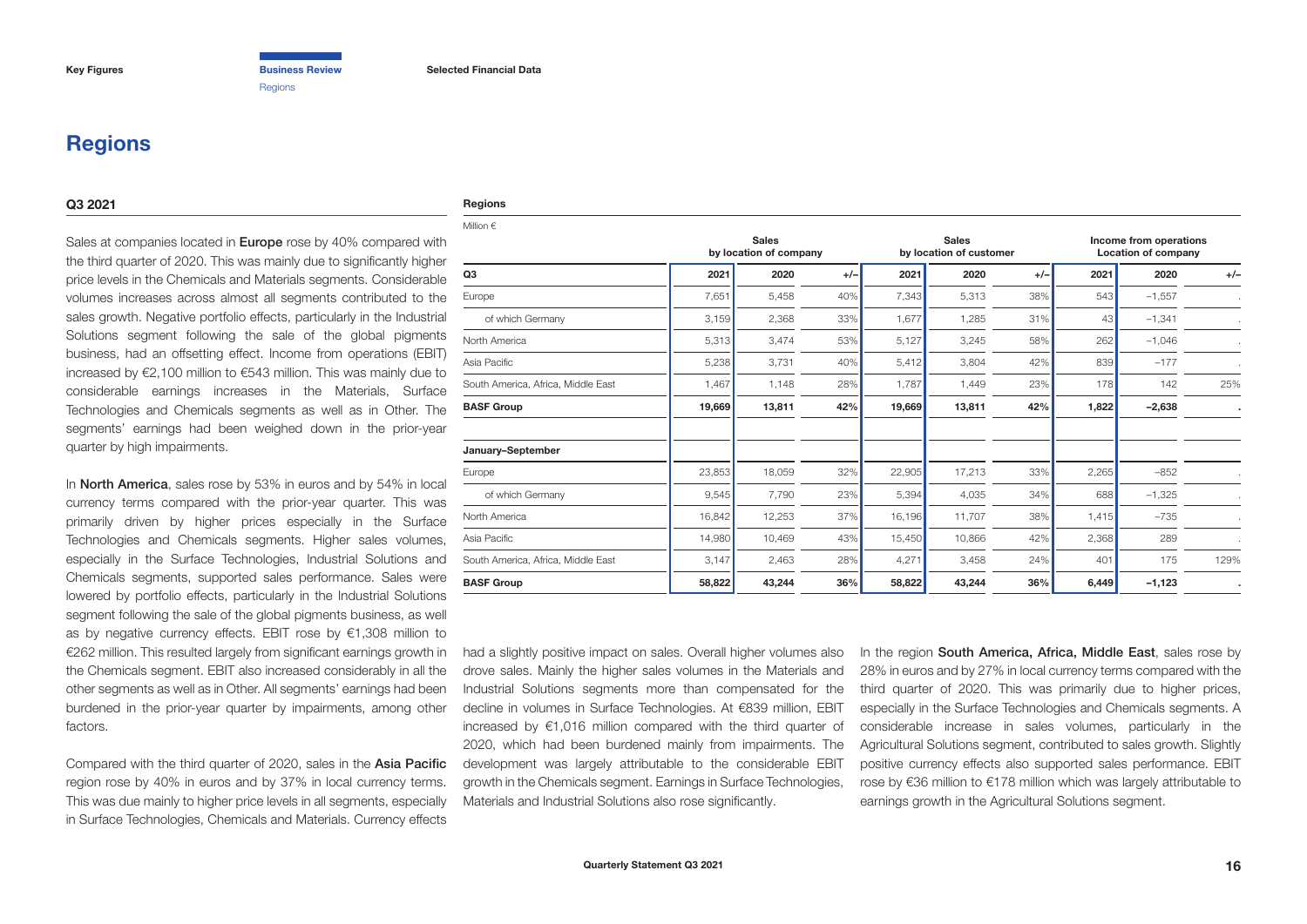<span id="page-16-0"></span>

## **Selected Financial Data**

## **Statement of Income**

**Statement of income**

| Million $\in$                                                                       | Q <sub>3</sub><br>January-September |                      |        |                   |                      |        |
|-------------------------------------------------------------------------------------|-------------------------------------|----------------------|--------|-------------------|----------------------|--------|
|                                                                                     | 2021                                | 2020                 | $+/-$  | 2021              | 2020                 | $+/-$  |
| Sales revenue                                                                       | 19,669                              | 13,811               | 42%    | 58,822            | 43,244               | 36%    |
| Cost of sales                                                                       | $-14,762$                           | $-10,388$            | $-42%$ | $-43,736$         | $-32,163$            | $-36%$ |
| Gross profit on sales                                                               | 4,907                               | 3,423                | 43%    | 15,086            | 11,081               | 36%    |
|                                                                                     |                                     |                      |        |                   |                      |        |
| Selling expenses                                                                    | $-2,074$                            | $-1,832$             | $-13%$ | $-6,058$          | $-5,630$             | $-8%$  |
| General administrative expenses                                                     | $-334$                              | $-304$               | $-10%$ | $-1,017$          | $-941$               | $-8%$  |
| Research and development expenses                                                   | $-523$                              | $-518$               | $-1%$  | $-1,579$          | $-1,492$             | $-6%$  |
| Other operating income                                                              | 250                                 | 306                  | $-18%$ | 1,089             | 910                  | 20%    |
| Other operating expenses                                                            | $-604$                              | $-3,769$             | 84%    | $-1,593$          | $-5,141$             | 69%    |
| Income from integral companies accounted for using the equity method                | 200                                 | 56                   | 257%   | 521               | 90                   | 479%   |
| Income from operations (EBIT)                                                       | 1,822                               | $-2,638$             |        | 6,449             | $-1,123$             |        |
| Income from non-integral companies accounted for using the equity method            | 100                                 | $-24$                |        | 173               | $-965$               |        |
| Income from other shareholdings                                                     | 8                                   | 54                   | $-85%$ | 19                | 76                   | $-75%$ |
| Expenses from other shareholdings                                                   | $-22$                               | $-77$                | 71%    | $-82$             | $-114$               | 28%    |
| Net income from shareholdings                                                       | 86                                  | $-47$                |        | 110               | $-1,003$             |        |
|                                                                                     |                                     |                      |        |                   |                      |        |
| Interest income                                                                     | 41                                  | 47                   | $-13%$ | 120               | 130                  | $-8%$  |
| Interest expenses                                                                   | $-117$                              | $-120$               | 3%     | $-353$            | $-413$               | 15%    |
| Interest result                                                                     | $-76$                               | $-73$                | $-4%$  | $-233$            | $-283$               | 18%    |
| Other financial income                                                              | 17                                  | $-2$                 |        | 44                | 71                   | $-38%$ |
| Other financial expenses                                                            | $-72$                               | $-26$                |        | $-157$            | $-171$               | 8%     |
| <b>Other financial result</b>                                                       | $-55$                               | $-28$                | $-96%$ | $-113$            | $-100$               | $-13%$ |
| <b>Financial result</b>                                                             | $-131$                              | $-101$               | $-30%$ | $-346$            | $-383$               | 10%    |
|                                                                                     |                                     |                      |        |                   |                      |        |
| Income before income taxes                                                          | 1,777<br>$-353$                     | $-2,786$             |        | 6,213             | $-2,509$<br>325      |        |
| Income taxes                                                                        | 1,424                               | 609                  |        | $-1,185$<br>5,028 |                      |        |
| Income after taxes from continuing operations                                       | $-43$                               | $-2,177$<br>13       |        | $-43$             | $-2,184$<br>49       |        |
| Income after taxes from discontinued operations                                     |                                     |                      |        |                   |                      |        |
| Income after taxes<br>of which attributable to shareholders of BASF SE (net income) | 1,381<br>1,253                      | $-2,164$<br>$-2,122$ |        | 4,985<br>4,625    | $-2,135$<br>$-2,115$ |        |
|                                                                                     |                                     |                      |        |                   |                      |        |
| attributable to noncontrolling interests                                            | 128                                 | $-42$                |        | 360               | $-20$                |        |
| Earnings per share from continuing operations                                       | 1.41                                | $-2.32$              |        | 5.08              | $-2.35$              |        |
| Earnings per share from discontinued operations                                     | $-0.05$<br>€                        | 0.01                 |        | $-0.05$           | 0.05                 |        |
| Basic earnings per share                                                            | 1.36                                | $-2.31$              |        | 5.03              | $-2.30$              |        |
| Diluted earnings per share                                                          | 1.36                                | $-2.31$              |        | 5.03              | $-2.30$              |        |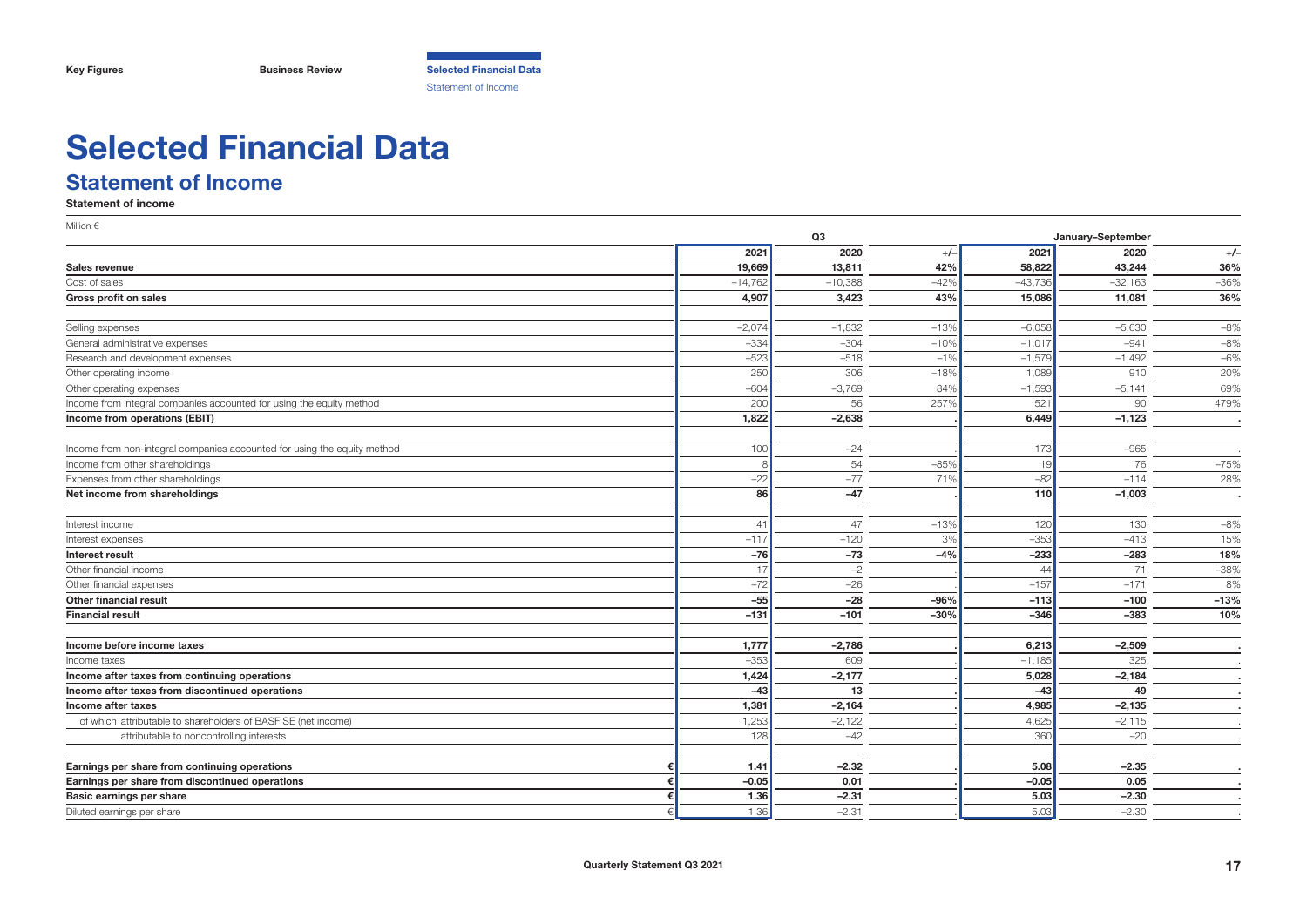<span id="page-17-0"></span>**[Key Figures](#page-2-0) [Business Review](#page-3-0) [Selected Financial Data](#page-16-0)**

Balance Sheet

## **Balance Sheet**

#### **Assets**

| Million $\in$                                                  |                    |                   |        |                    |        |
|----------------------------------------------------------------|--------------------|-------------------|--------|--------------------|--------|
|                                                                | September 30, 2021 | December 31, 2020 | $+/-$  | September 30, 2020 | $+/-$  |
| Intangible assets                                              | 13,536             | 13,145            | 3%     | 13,608             | $-1%$  |
| Property, plant and equipment                                  | 20,564             | 19,647            | 5%     | 19,496             | 5%     |
| Integral investments accounted for using the equity method     | 2,837              | 1,878             | 51%    | 1,770              | 60%    |
| Non-integral investments accounted for using the equity method | 10,101             | 10,874            | $-7%$  | 11,907             | $-15%$ |
| Other financial assets                                         | 514                | 582               | $-12%$ | 613                | $-16%$ |
| Deferred tax assets                                            | 2,465              | 3,386             | $-27%$ | 3,528              | $-30%$ |
| Other receivables and miscellaneous assets                     | 1,561              | 912               | 71%    | 1,008              | 55%    |
| <b>Noncurrent assets</b>                                       | 51,578             | 50,424            | 2%     | 51,930             | $-1%$  |
| Inventories                                                    | 12,504             | 10,010            | 25%    | 10,463             | 20%    |
| Accounts receivable, trade                                     | 12,291             | 9,466             | 30%    | 9,324              | 32%    |
| Other receivables and miscellaneous assets                     | 6,180              | 4,673             | 32%    | 5,062              | 22%    |
| Marketable securities                                          | 200                | 207               | $-3%$  | 346                | $-42%$ |
| Cash and cash equivalents <sup>a</sup>                         | 2,899              | 4,330             | $-33%$ | 5,514              | $-47%$ |
| Assets of disposal groups                                      | 450                | 1,182             | $-62%$ | 4,334              | $-90%$ |
| <b>Current assets</b>                                          | 34,524             | 29,868            | 16%    | 35,043             | $-1%$  |
| <b>Total assets</b>                                            | 86,102             | 80,292            | 7%     | 86,973             | $-1%$  |

**a** For a reconciliation of the amounts in the statement of cash flows with the balance sheet item cash and cash equivalents, [see page 20 of this quarterly statement.](#page-19-0)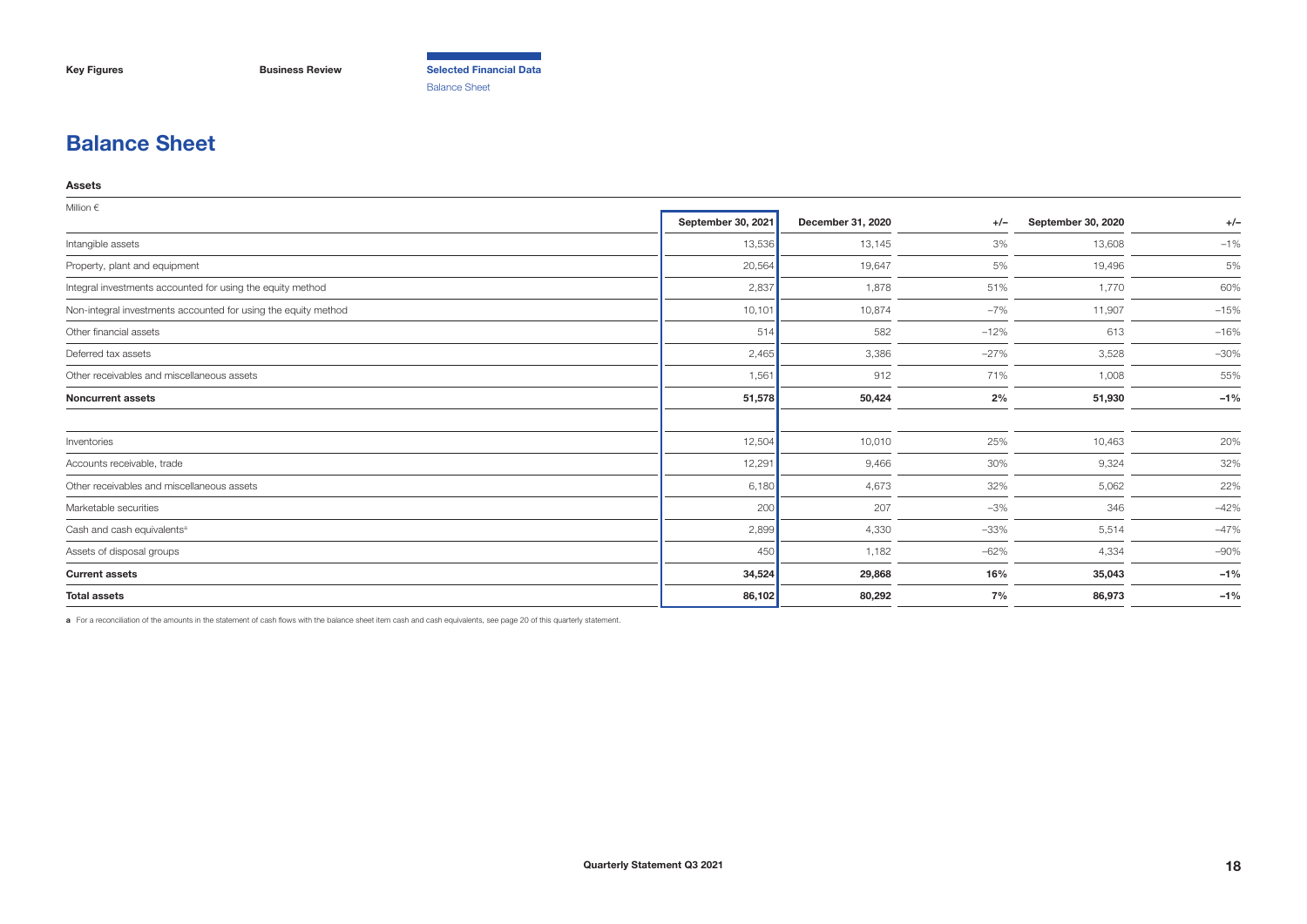**[Key Figures](#page-2-0) [Business Review](#page-3-0) [Selected Financial Data](#page-16-0)**

Balance Sheet

#### **Equity and liabilities**

| September 30, 2021<br>1,176<br>3,115<br>39,453<br>$-4,352$<br>39,392<br>1,222<br>40,614 | December 31, 2020<br>1,176<br>3,115<br>37,911<br>$-8,474$<br>33,728<br>670<br>34,398 | $+/-$<br>4%<br>49%<br>17%<br>82%<br>18% | September 30, 2020<br>1,176<br>3,115<br>36,909<br>$-7,268$<br>33,932<br>700<br>34,632 | $+/-$<br>$\overline{\phantom{a}}$<br>40%<br>16%<br>75% |
|-----------------------------------------------------------------------------------------|--------------------------------------------------------------------------------------|-----------------------------------------|---------------------------------------------------------------------------------------|--------------------------------------------------------|
|                                                                                         |                                                                                      |                                         |                                                                                       |                                                        |
|                                                                                         |                                                                                      |                                         |                                                                                       | 7%                                                     |
|                                                                                         |                                                                                      |                                         |                                                                                       |                                                        |
|                                                                                         |                                                                                      |                                         |                                                                                       |                                                        |
|                                                                                         |                                                                                      |                                         |                                                                                       |                                                        |
|                                                                                         |                                                                                      |                                         |                                                                                       |                                                        |
|                                                                                         |                                                                                      |                                         |                                                                                       |                                                        |
|                                                                                         |                                                                                      |                                         |                                                                                       | 17%                                                    |
|                                                                                         | 8,566                                                                                | $-43%$                                  | 9,003                                                                                 | $-46%$                                                 |
| 1,482                                                                                   | 1,447                                                                                | 2%                                      | 1,888                                                                                 | $-22%$                                                 |
| 447                                                                                     | 587                                                                                  | $-24%$                                  | 622                                                                                   | $-28%$                                                 |
| 1,648                                                                                   | 1,484                                                                                | 11%                                     | 1,387                                                                                 | 19%                                                    |
| 15,092                                                                                  | 15,819                                                                               | $-5%$                                   | 16,508                                                                                | $-9%$                                                  |
| 1,618                                                                                   | 1,711                                                                                | $-5%$                                   | 1,803                                                                                 | $-10%$                                                 |
| 25,166                                                                                  | 29,614                                                                               | $-15%$                                  | 31,211                                                                                | $-19%$                                                 |
| 6,235                                                                                   | 5,291                                                                                | 18%                                     | 4,250                                                                                 | 47%                                                    |
| 4,724                                                                                   | 2,825                                                                                | 67%                                     | 3,623                                                                                 | 30%                                                    |
| 1,318                                                                                   | 988                                                                                  | 33%                                     | 1,045                                                                                 | 26%                                                    |
| 4,687                                                                                   | 3,395                                                                                | 38%                                     | 5,054                                                                                 | $-7%$                                                  |
| 3,358                                                                                   | 3,440                                                                                | $-2%$                                   | 5,895                                                                                 | $-43%$                                                 |
|                                                                                         | 341                                                                                  | $\overline{\phantom{m}}$                | 1,263                                                                                 | $\overline{\phantom{a}}$                               |
| 20,322                                                                                  | 16,280                                                                               | 25%                                     | 21,130                                                                                | $-4%$                                                  |
| 86,102                                                                                  | 80,292                                                                               | 7%                                      | 86,973                                                                                | $-1%$                                                  |
|                                                                                         | 4,879                                                                                |                                         |                                                                                       |                                                        |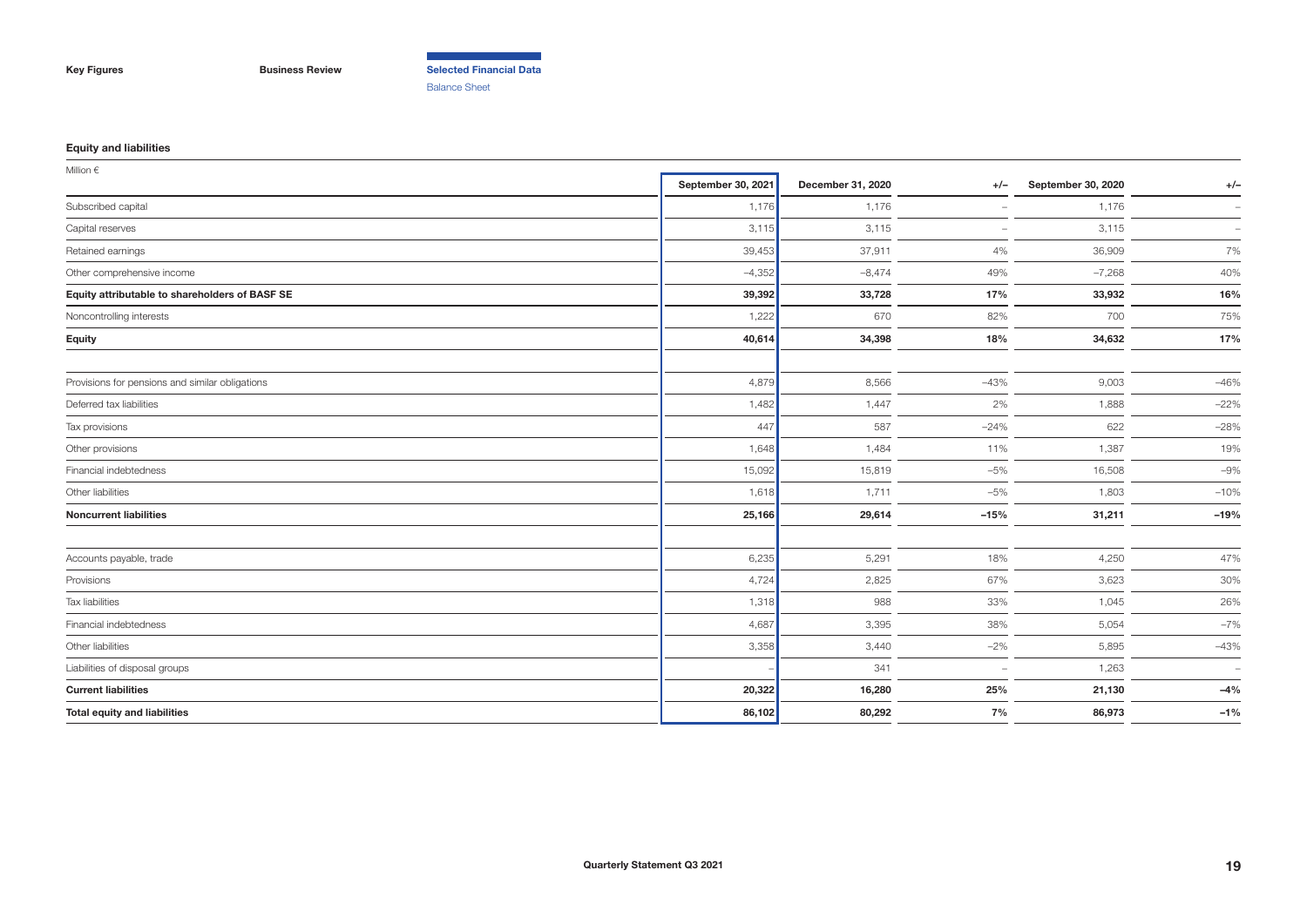<span id="page-19-0"></span>**[Key Figures](#page-2-0) [Business Review](#page-3-0) [Selected Financial Data](#page-16-0)** Statement of Cash Flows

## **Statement of Cash Flows**

#### **Statement of cash flows**

| Million $\in$                                                                           |                |          |          |                   |  |
|-----------------------------------------------------------------------------------------|----------------|----------|----------|-------------------|--|
|                                                                                         | Q <sub>3</sub> |          |          | January-September |  |
|                                                                                         | 2021           | 2020     | 2021     | 2020              |  |
| Net income                                                                              | 1,253          | $-2,122$ | 4,625    | $-2,115$          |  |
| Depreciation and amortization of property, plant and equipment and intangible assets    | 907            | 3,682    | 2,655    | 5,731             |  |
| Changes in net working capital                                                          | $-44$          | 767      | $-2,808$ | $-1,043$          |  |
| Miscellaneous items                                                                     | $-220$         | $-227$   | $-564$   | 739               |  |
| Cash flows from operating activities                                                    | 1,896          | 2,100    | 3,908    | 3,312             |  |
| Payments made for property, plant and equipment and intangible assets                   | $-819$         | $-736$   | $-2,042$ | $-2,031$          |  |
| Acquisitions/divestitures                                                               | $-627$         | 2,697    | 491      | 1,452             |  |
| Changes in financial assets and miscellaneous items                                     | $-372$         | $-110$   | $-379$   | $-95$             |  |
| Cash flows from investing activities                                                    | $-1,818$       | 1,851    | $-1,930$ | $-674$            |  |
| Capital increases/repayments and other equity transactions                              |                |          |          | $\overline{4}$    |  |
| Changes in financial and similar liabilities                                            | 53             | $-3,886$ | $-229$   | 3,913             |  |
| Dividends                                                                               | $-109$         | $-3$     | $-3,261$ | $-3,139$          |  |
| Cash flows from financing activities                                                    | $-56$          | $-3,889$ | $-3,490$ | 778               |  |
| Cash-effective changes in cash and cash equivalents <sup>a</sup>                        | 22             | 62       | $-1,512$ | 3,416             |  |
| Cash and cash equivalents at the beginning of the period and other changes <sup>b</sup> | 2,877          | 5,716    | 4,411    | 2,362             |  |
| Cash and cash equivalents at the end of the period <sup>b</sup>                         | 2,899          | 5,778    | 2,899    | 5,778             |  |

a In the first quarter of 2020, BASF SE transferred securities in the amount of 680 million to BASF Pensionstreuhand e.V., Ludwigshafen am Rhein, Germany. This transfer was not cash effective and therefore had no effect on

b In 2021 and 2020, cash and cash equivalents presented in the statement of cash flows deviate from the figures in the balance sheet, as the relevant amounts were reclassified in the balance sheet to assets of disposal gro Due to the derecognition of the disposal group of the pigments business, cash and cash equivalents since June 30, 2021, correspond to the value in the balance sheet. As of January 1, 2020, cash and cash equivalents deviate the construction chemicals business (621 million) and the pigments business (67 million). In the balance sheet, 6538 million was reclassified to the disposal group for the construction chemicals business, and 612 million t to the disposal group for the construction chemicals business, and €6 million to the disposal group for the pigments business.